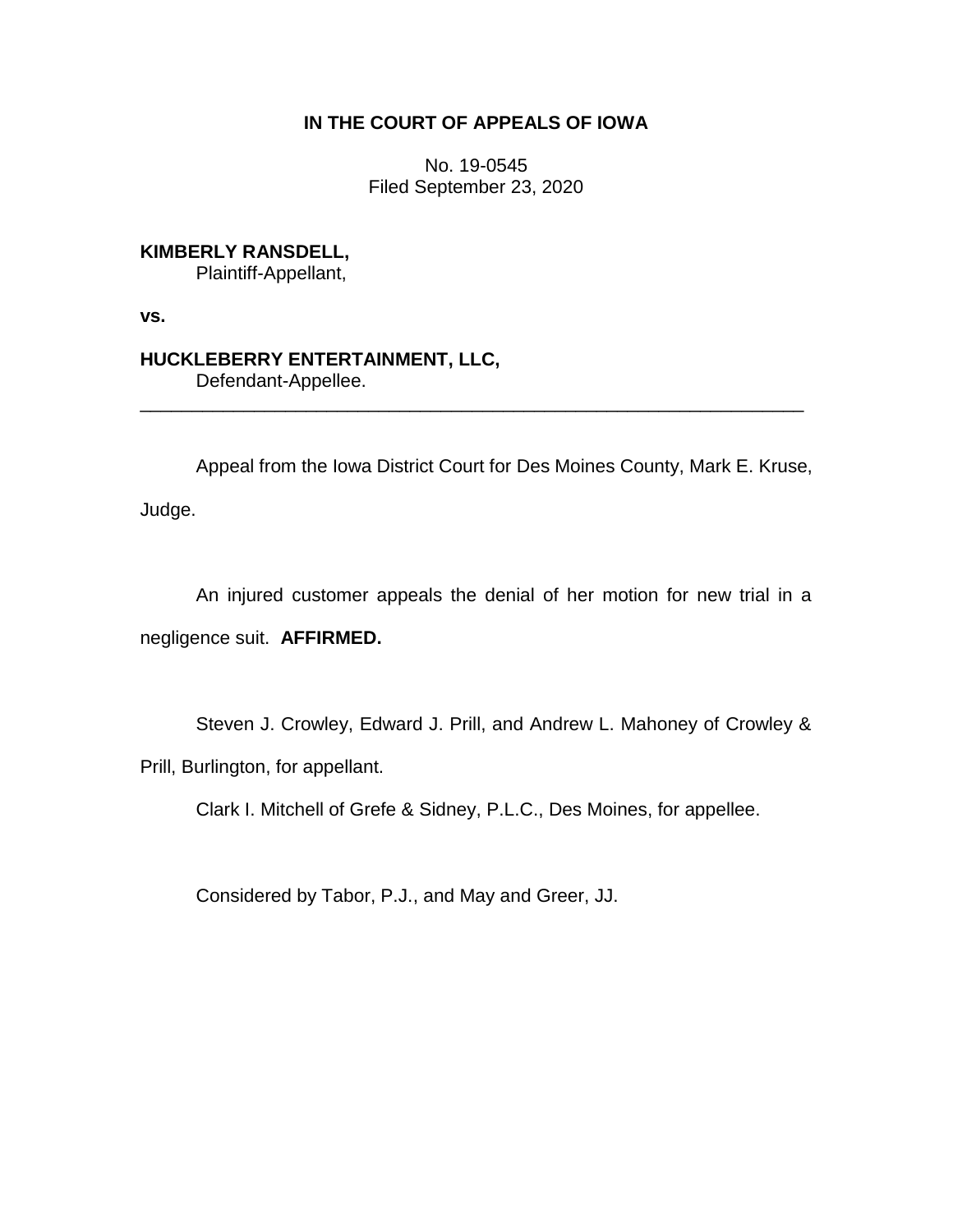**GREER, Judge.**

A picture is worth a thousand words, although here, we have a video—a series of pictures. And the jury charged with following the evidence to a verdict viewed the video of Kimberly Ransdell's go-kart adventure several times. Because the fun ended with a crash, Ransdell sued Huckleberry Entertainment, LLC (Huckleberry) after she fractured her tailbone on a go-kart track at the company's facility known as Fun City. After considering the real-time action video and the other evidence, a jury found Ransdell fifty-one percent at fault, barring her from any recovery. She now challenges the denial of her motion for new trial. Ransdell contends that, after granting her motion in limine foreclosing Huckleberry's evidence of comparative fault, the district court wrongly allowed Huckleberry to argue that affirmative defense in closing. She argues the district court compounded its error by instructing the jury on comparative fault. We find no error and affirm the district court ruling denying Ransdell's motion for new trial.

#### **I. Facts and Prior Proceedings**

Ransdell and her family went go-kart racing at Fun City to celebrate her birthday in November 2016. Ransdell alleges before the race that Fun City employees did not provide instructions on how to drive the go-karts or any safety procedures. But Fun City did have signs posted around the track warning customers not to bump each other with the karts and that anyone suffering neck or back pain should not participate. According to Ransdell, during the race the Fun City employees did not monitor the track and remained silent as the go-karts began to cluster and bump into each other. Ransdell recalled that she was "going around the turn" when one kart hit her from the side and another from the back, spinning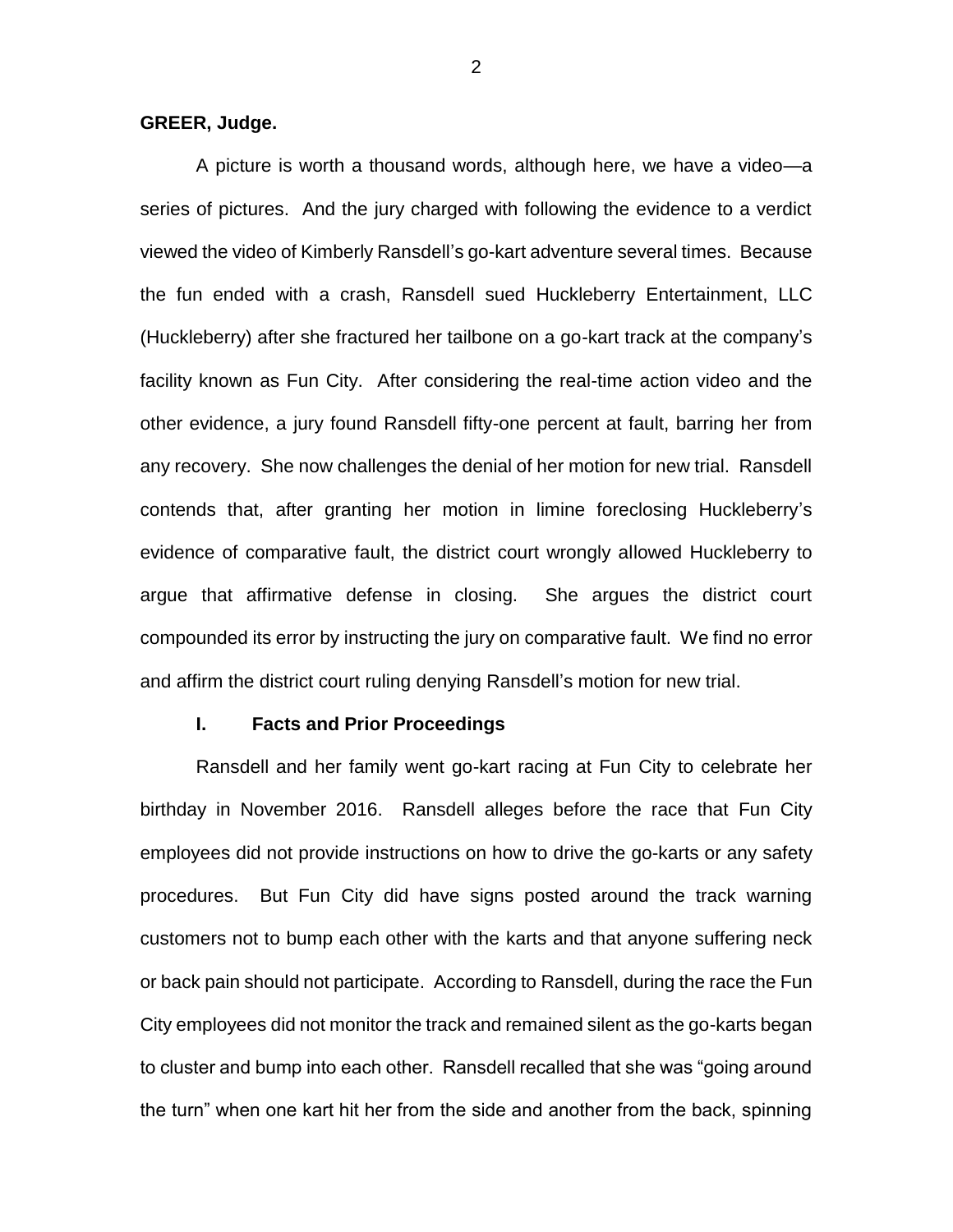her into the barrier surrounding the track. She testified, "I flung forwards, and I screamed because I felt it pop." After the crash, Ransdell's family took her to a hospital where she learned she fractured her tailbone.

Alleging persistent pain in her tailbone, shoulder, hips, and legs, Ransdell sued Huckleberry for negligence in May 2017. She sought damages for medical expenses, lost income, pain and suffering, and partial loss of future function. During discovery, Ransdell sent interrogatories asking Huckleberry to "[s]tate in detail the facts and circumstances . . . allege[d] to support any affirmative defense to liability in this case." Huckleberry responded with the conclusory statement, "Ransdell was contributorily negligent or at fault, such that her negligence or fault will bar Plaintiff from any recovery or reduce any recovery proportionally in accordance with Iowa Code chapter 668." Because Huckleberry never supplemented that statement with "facts and circumstances," as a sanction, Ransdell moved in limine to prevent Huckleberry from introducing evidence of comparative fault at trial.

The district court sustained the motion the day before trial. In doing so, the court recognized its decision to exclude evidence of comparative fault "could have the effect of altering the Plaintiff's case." Yet leaving the door ajar, the court added it was "aware that issues of negligence will overlap at times with comparative fault and those issues will be addressed during trial." The court's prediction would prove true.

A jury trial began in mid-January 2019. After hearing Ransdell's evidence, the district court evaluated the applicability of the comparative-fault defense to the law of the case. Before the trial ended, the district court suggested to counsel that

3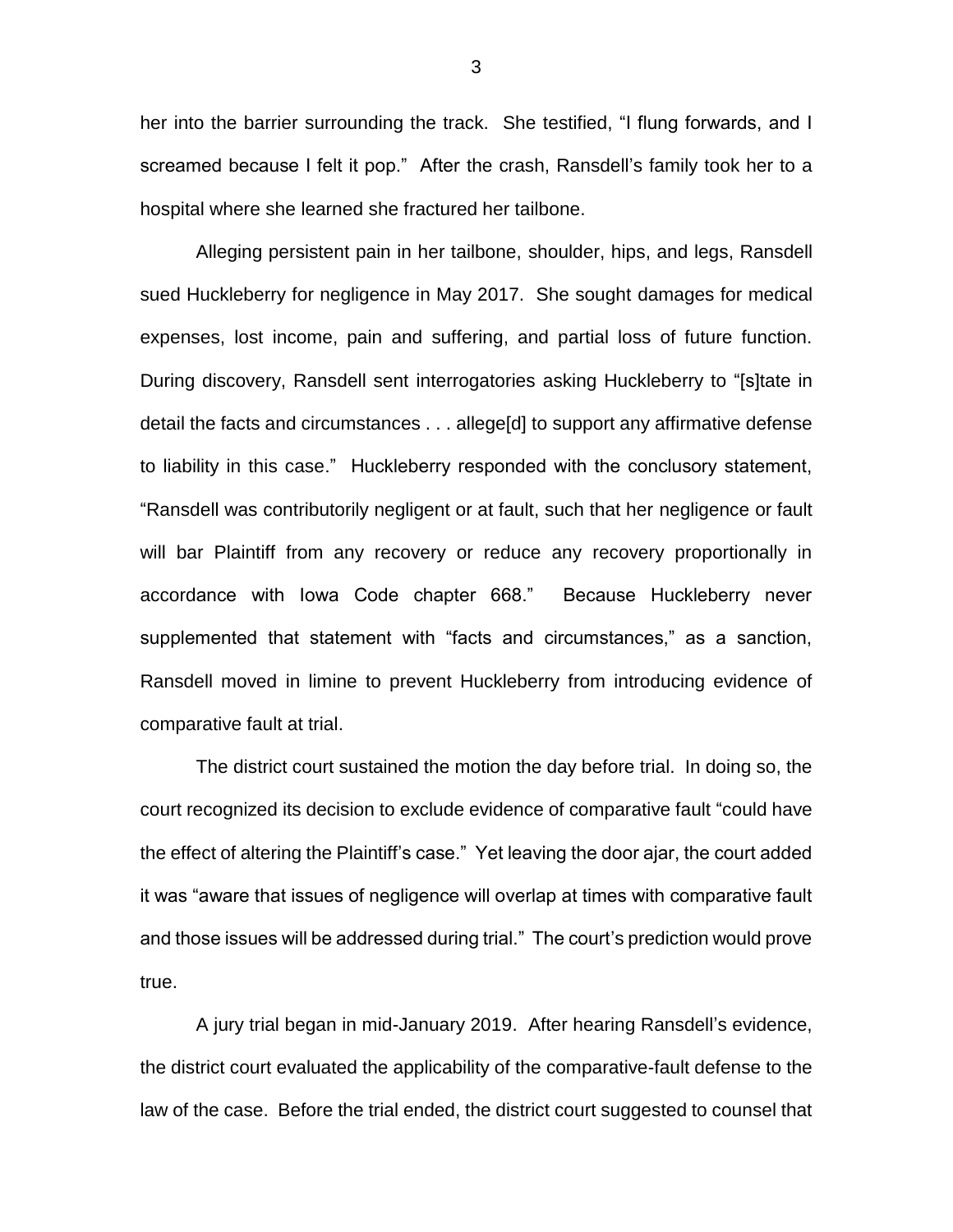comparative fault would likely be submitted to the jury. In its order, the court clarified the objective of the motion in limine was to control matters of evidence in advance to avoid disclosing prejudicial material to a jury. The court found that Ransdell, rather than Huckleberry, presented evidence justifying submission of comparative fault to the jury. In justifying its decision to allow Huckleberry to argue comparative fault and the accompanying instruction, the court pointed to testimony about go-kart racing having inherent risk; testimony the driver has control over the speed, steering, and braking of the go-kart; photographs of the track that included warning signs; and a cell-phone video of the accident. The court also considered Ransdell's own testimony that she had driven on the track before and that she suffered from multiple sclerosis.

After presentation of this evidence bearing on the comparative fault issue, the court granted Huckleberry clearance to raise the affirmative defense for the first time during closing arguments and the court instructed the jury on comparative fault. Anticipating the written ruling and before resting her case, Ransdell recalled a Huckleberry employee to the witness stand. On direct examination, Ransdell informed the jury that Huckleberry believed Ransdell was at fault, but she clarified that the company failed to reference any specific act of negligence by Ransdell in its interrogatory answer. In doing so, Ransdell inserted Huckleberry's allegation of comparative fault into the evidence without preserving her position on the record that she only raised the issue of comparative fault because of the court's anticipated ruling. Yet, before resting, Ransdell did not require a ruling on the pending comparative-fault issue. Huckleberry offered no evidence in the trial.

4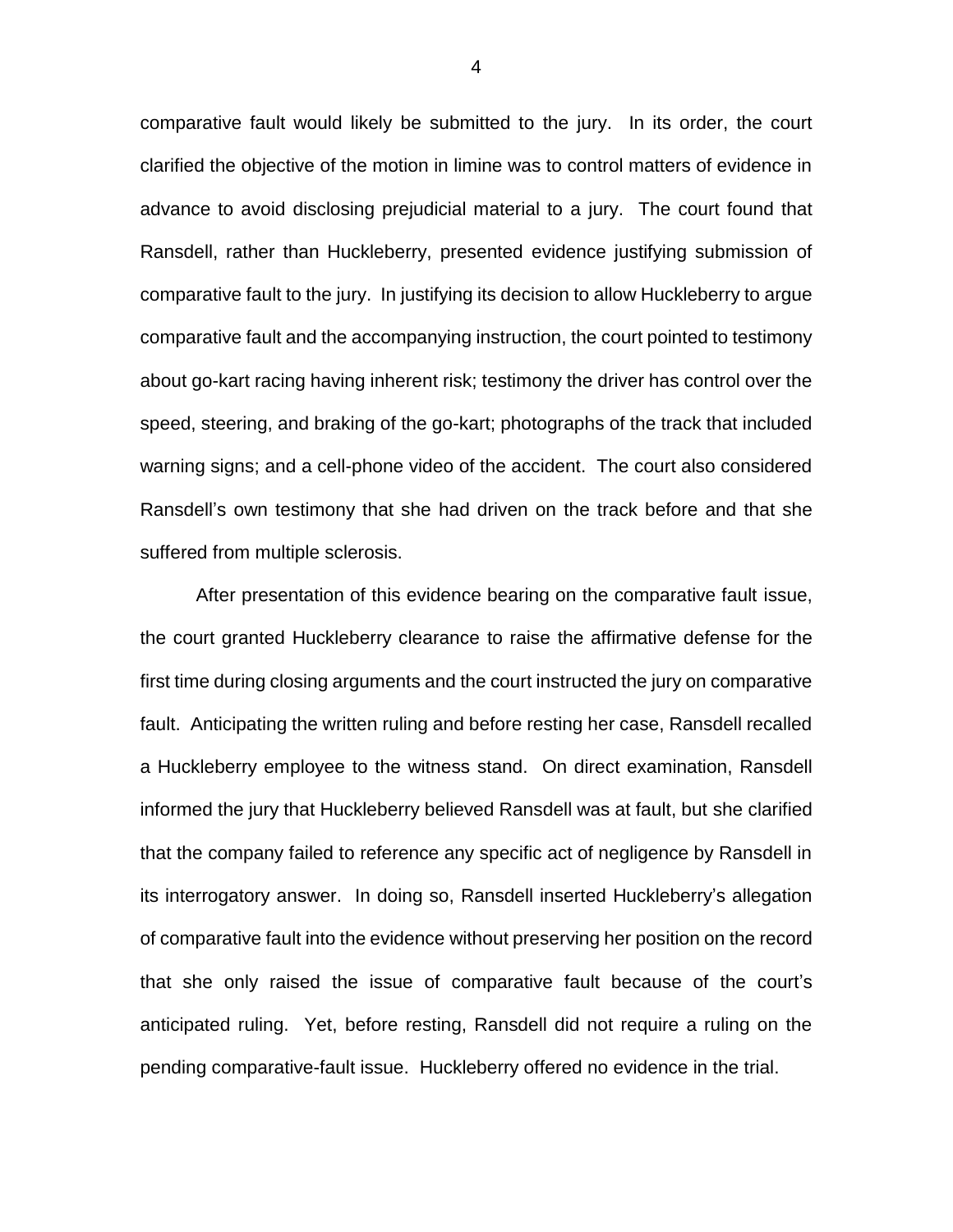After being instructed that "[d]amages may be the fault of more than one person," the jury returned a verdict finding Huckleberry forty-nine percent at fault and Ransdell fifty-one percent at fault for her injures. Because the jurors found Ransdell more than fifty percent at fault, they awarded no damages. Ransdell moved for a new trial, claiming her substantive rights were materially affected based on legal error in the proceedings. The district court denied the motion for new trial, and Ransdell now appeals.

#### **II. Scope and Standards of Review**

Iowa Rule of Civil Procedure 1.1004 governs motions for new trial. That rule sets out nine possible grounds available to an aggrieved party when an error "materially affected movant's substantial rights." Iowa R. Civ. P. 1.1004. Our standard of review for a new-trial ruling depends on the grounds raised in that motion. *Olson v. Sumpter*, 728 N.W.2d 844, 848 (Iowa 2007). If the motion addresses a discretionary ground,<sup>1</sup> we review for an abuse of discretion; if the motion depends on legal grounds, <sup>2</sup> we review for errors at law. *Fry v. Bauvelt*, 818 N.W.2d 123, 128, 129 (Iowa 2012)*.*

Ransdell asserts several grounds for a new trial under Iowa Rule of Civil Procedure 1.1004, including (1) "[i]rregularity in the proceedings," (2) "[m]isconduct," (3) "[a]ccident or surprise," (6) insufficient evidence, and (8) "[e]rrors of law occurring in the proceedings." Ransdell concedes all of her grounds for new trial "almost entirely revolve around the introduction of

<sup>&</sup>lt;sup>1</sup> Denial of a motion involving claims of misconduct, accident, and surprise are viewed for an abuse of discretion.

 $2$  Denial of a motion related to sufficiency of the evidence, legal error, or a directed verdict are reviewed for correction of errors at law.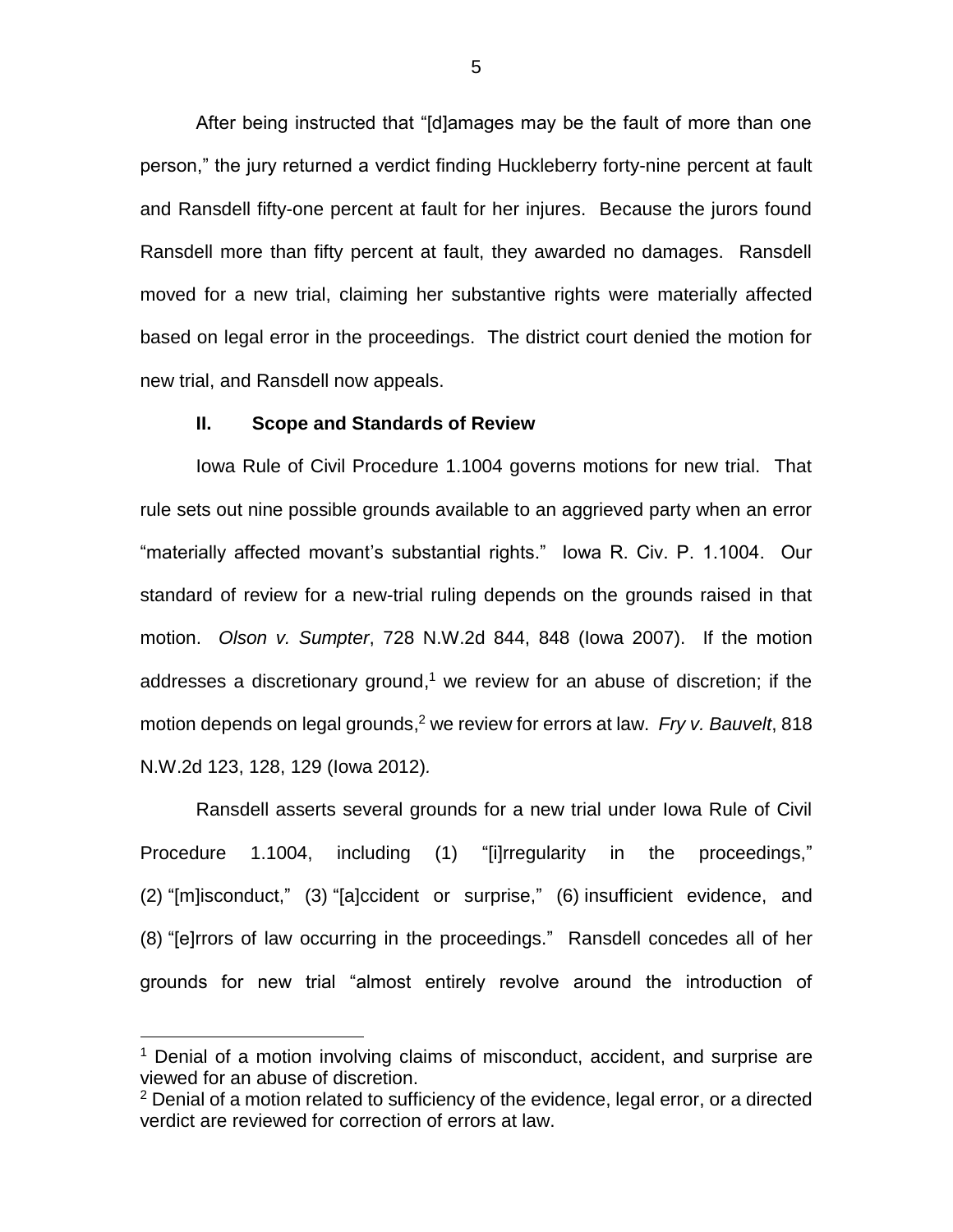comparative fault after the close of evidence." Thus, her primary complaint centers on the district court's decision to allow Huckleberry to argue comparative fault in closing arguments and instruct the jury on that affirmative defense. She also asks for new trial under Iowa Rule of Civil Procedure 1.1003(2), claiming the district court erred by refusing to grant her motion for directed verdict.<sup>3</sup> She argues the district court erred as matter of law because the record lacked substantial evidence to support giving those jury instructions.

A new trial motion based on a discretionary ground is reviewed for an abuse of discretion. *Loehr v. Mettille*, 806 N.W.2d 270, 277 (Iowa 2011). "An abuse of discretion consists of a ruling which rests upon clearly untenable or unreasonable grounds." *Lawson v. Kurtzhals*, 792 N.W.2d 251, 258 (Iowa 2010). An "unreasonable" decision is one that is not based on substantial evidence. *Channon v. United Parcel Serv. Inc.*, 629 N.W.2d 835, 859 (Iowa 2001). "In ruling upon motions for new trial, the district court has a broad but not unlimited discretion in determining whether the verdict effectuates substantial justice between the parties." Iowa R. App. P. 6.904(3)(c). And we are "slower to interfere with the grant of a new trial than with its denial." Iowa R. App. P. 6.904(3)(d). Still, unless a different result would have been probable absent misconduct, a new trial is not warranted. *Mays v. C. Mac Chambers Co.*, 490 N.W.2d 800, 803 (Iowa 1992).

"Because the sufficiency of the evidence presents a legal question, we review the trial court's ruling on this ground for the correction of errors of law." *Fry*,

 $\overline{a}$ 

6

 $3$  Again the basis for the directed verdict motion was the lack of substantial evidence of comparative fault, which Ransdell acknowledged was a "parallel" argument to her position on the motion for new trial request.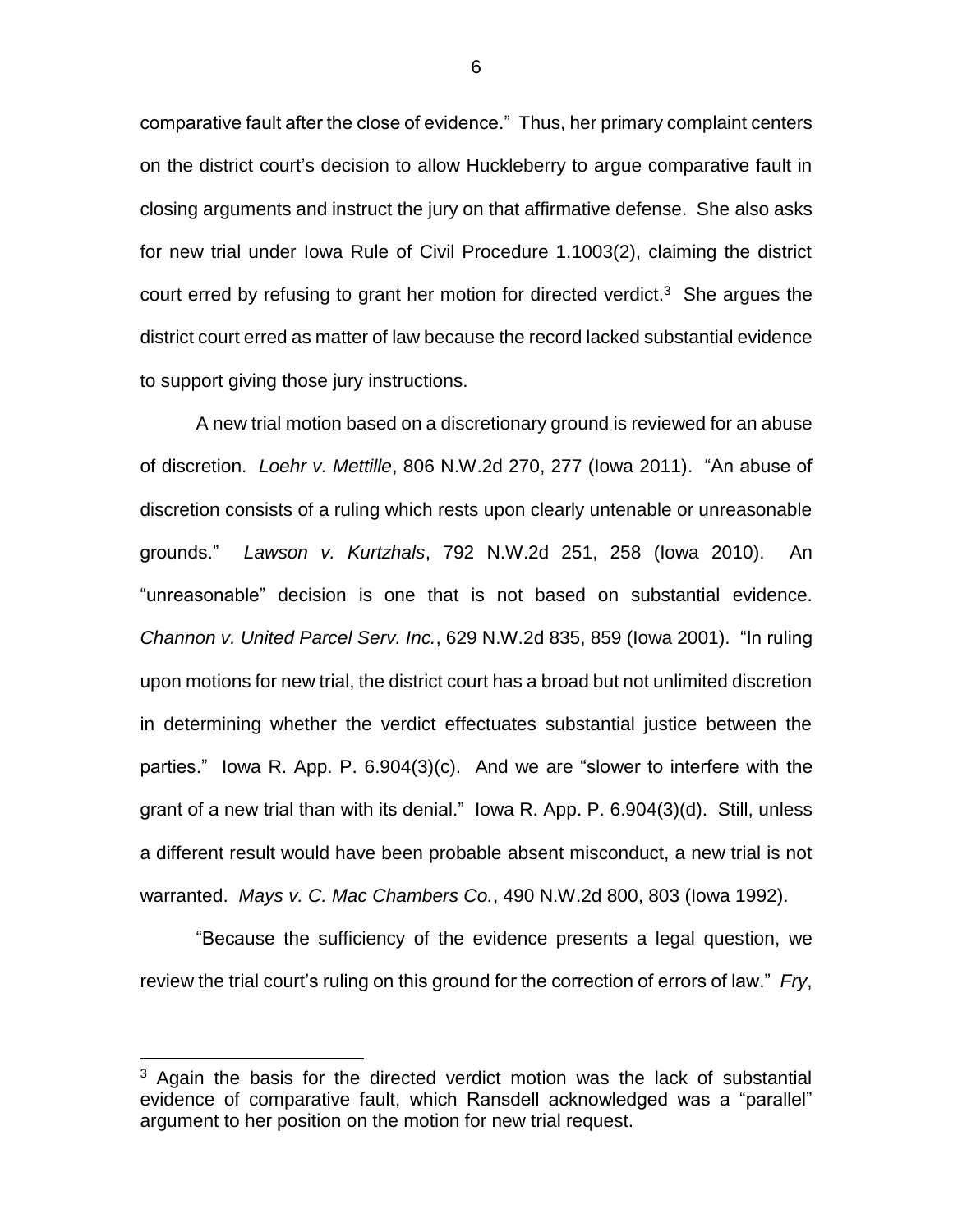818 N.W.2d at 128 (citation omitted). "A party is entitled to have an adverse decision vacated and a new trial granted if errors of law occurred in the proceeding." *Iowa Mut. Ins. Co. v. McCarthy*, 572 N.W.2d 537, 544 (Iowa 1997) (citing Iowa R. Civ. P. 1.1004(8) (then numbered rule 244(h))); *see also Baysinger v. Haney*, 155 N.W.2d 496, 499 (Iowa 1968) ("[T]he trial court has before it the whole scene, the action and incidents of the trial as they occur, and is in a much better position to judge whether the defendant has been prejudiced by misconduct of opposing counsel, if there is such.") Although insufficient evidence and the failure to effect substantial justice are independent grounds for challenging a jury verdict, we discuss them together because Ransdell's arguments in support of both claims are identical. *Estate of Hagedorn ex rel. Hagedorn v. Peterson*, 690 N.W.2d 84, 87 (Iowa 2004).

#### **III. Analysis**

In this appeal, each arrow in Ransdell's quiver points to two questions. First, did the district court court reverse course on the motion in limine ruling after presentation of most of the evidence by Ransdell and, if so, did it materially affect Ransdell's substantial rights? Second, was there substantial evidence of Ransdell's fault twarrant a comparative fault instruction?

# *A. Did the district court's reversal of the limine ruling materially affect Ransdell's substantial rights?*

Ransdell contends that the trial court made an error of law in the proceedings that prejudiced her case. She frames the error as occurring at the end of the trial. Put simply, after precluding Huckleberry from introducing any evidence of Ransdell's fault in the trial, the district court changed course so that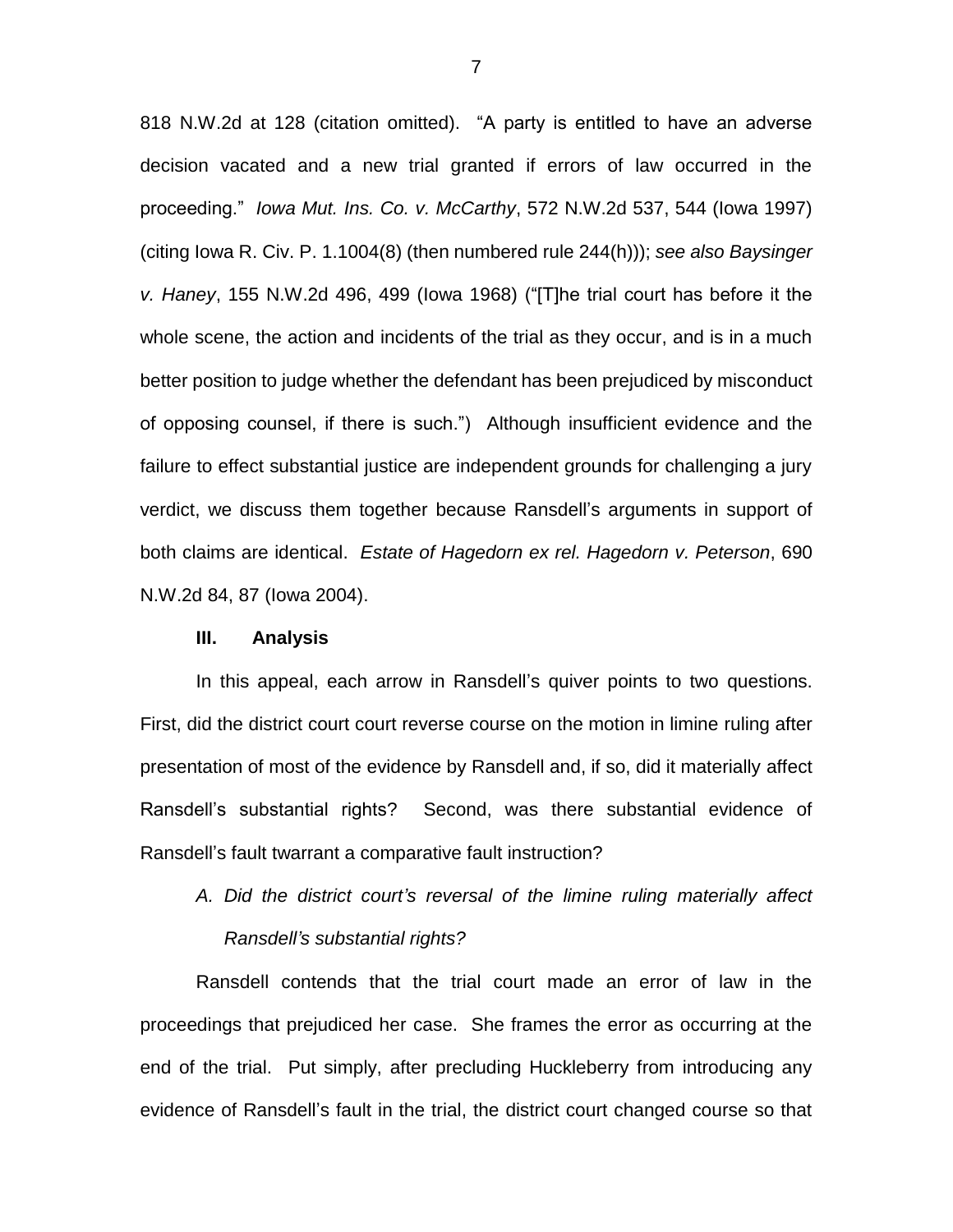Huckleberry could argue comparative fault in closing and instructed the jury on comparative-fault law. Arguing the court reversed the limine ruling, Ransdell raises issues of irregularity of the trial court and unfair surprise to her. She also points to misconduct by Huckleberry. She urges the appeal of this prejudicial ruling constitutes an issue of first impression in Iowa. We are not convinced.

We recognize, as Ransdell notes, this case is complicated by the fact that the district court at first granted her request to restrict Huckleberry from advancing the affirmative defense of comparative fault. But, Ransdell's counsel recognized the care necessary when presenting the evidence to avoid violating the limine order and "opening the door" to allowing evidence of comparative fault.<sup>4</sup> For example, during Ransdell's testimony, she claims her counsel avoided going into specifics about how she operated the go-kart. She also emphasizes the prejudice she suffered based on the district court's decision to reverse course on submission of comparative fault so late in the trial.

All the same, the district court maintained its limine ruling, and Huckleberry never presented comparative-fault evidence. And, while a motion in limine provides guidance during the trial, it is not always the roadmap to the end. Instead,

 $\overline{a}$ 4 [T]he doctrine of 'opening the door' is a reference to situations in which the admission into the record of admissible evidence is a prerequisite for introduction of other evidence. A party opens the door by offering admissible evidence that in turn triggers admissibility of responsive evidence by an opposing party.

*State v. Huser*, 894 N.W.2d 472, 507 (Iowa 2017). Here, the district court referred to "curative admissibility." "The doctrine of curative admissibility, however, only applies when inadmissible evidence has been entered into the record and the other party seeks to admit further inadmissible evidence to cure the error. This is what is colloquially referred to as the 'fight fire with fire' theory." *Id.* at 506–07. Here, the issue is if the admissible evidence offered by Ransdell supports a legal defense.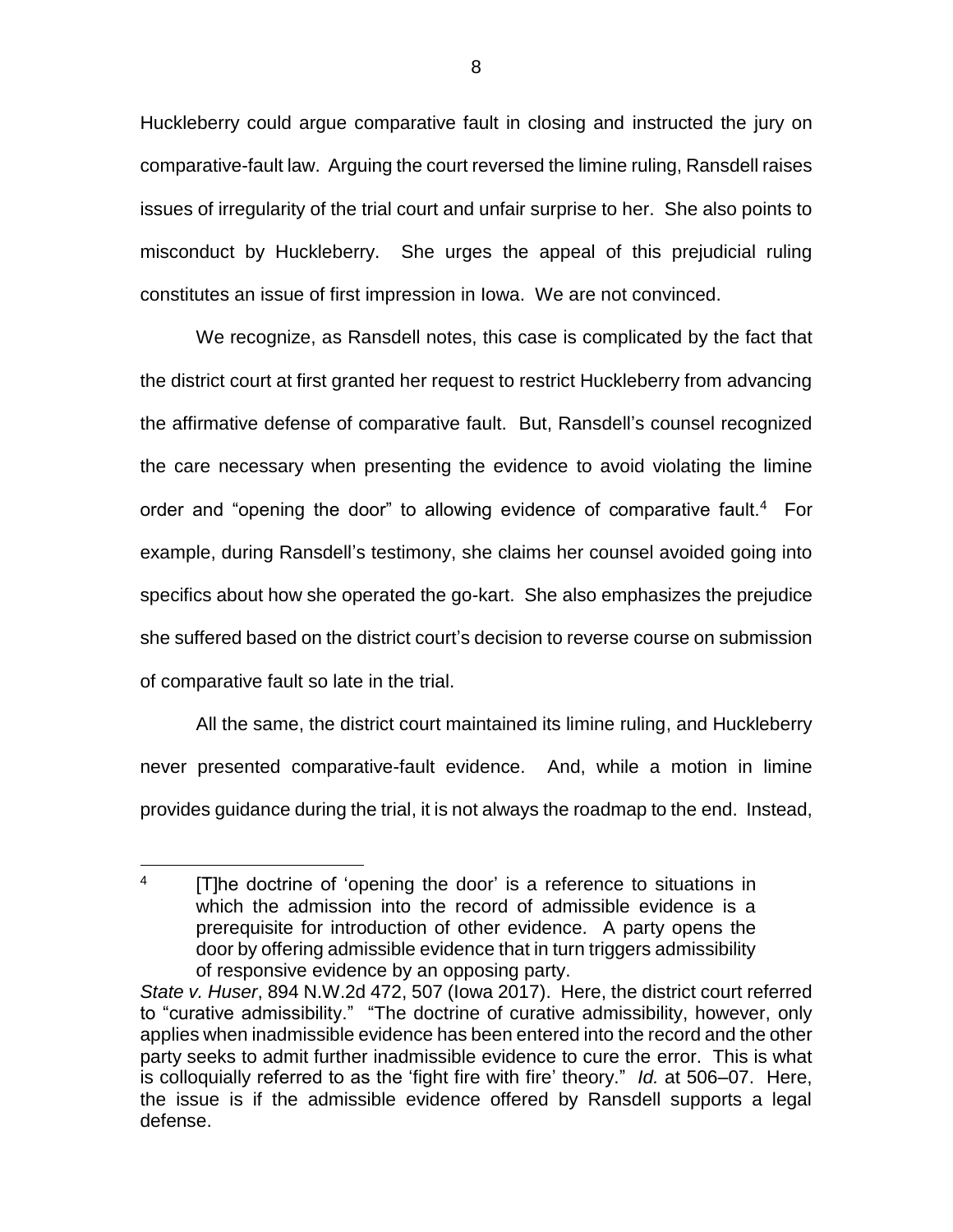a ruling sustaining a motion in limine simply acts as a procedural step to the introduction of allegedly objectionable evidence. *Quad City Bank & Tr. v. Jim Kircher & Assocs., P.C.*, 804 NW.2d 83, 89 (Iowa 2011). But "[g]enerally, the district court's ruling on a motion in limine is not subject to appellate review because the error, if any, occurs when the evidence is offered at trial and is either admitted or refused." *Wailes v. Hy-Vee, Inc.*, 861 N.W.2d 262, 264 (Iowa Ct. App. 2014). If the ruling is "unequivocal and leaves no question that the challenged evidence will or will not be admitted at trial," the issue is preserved for appellate review. *Id.*

When a district court does not make an unequivocal ruling in limine regarding the admissibility of evidence and instead signals that issues might be addressed related to the evidence when a party actually wants to present the evidence at trial, the party must object to the evidence to preserve error. *Estate of Casteel by & through Hutt v. Wray*, No. 17-1504, 2018 WL 4635695, at \*4 (Iowa Ct. App. Sept. 26, 2018) (noting the district court sustained the limine motion on certain evidence but confirmed it would make appropriate rulings when the other evidence was presented during trial). Here, in the ruling on the motion in limine, the district court warned "that issues of negligence will overlap at times with comparative fault and those issues will be addressed during trial." Huckleberry complied with the ruling, but Ransdell's evidence—not Huckleberry's—overlapped into the lane of comparative fault without objection.

On our review of the record, that overlap into comparative fault came at four key points. First, photographs of the venue showed warning signs directed to the participants. Ransdell proved those warnings. Second, a jury could find the video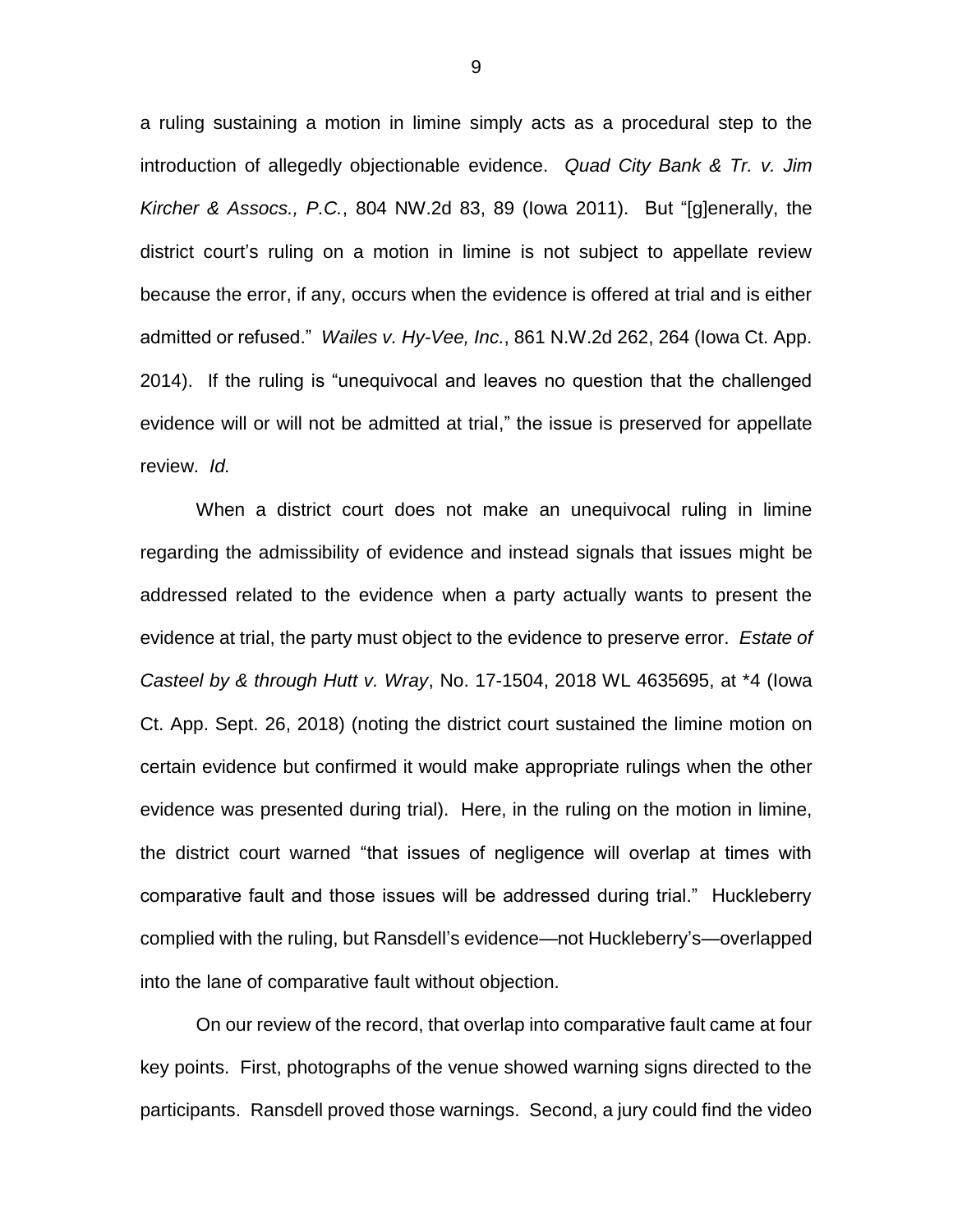of the incident showed Ransdell driving with her brake foot off the brake and outside the go-kart despite posted warning signs that stated, "Keep arms and legs in kart at all times," and "Arms & Legs in Karts AT ALL TIMES." Ransdell submitted that video and signage evidence. Third, a jury could find that Ransdell bumped into the go-kart in front of her in violation of the warnings directing "NO bumping— EVER!!" and "NO BUMPING.," from the "real time" video evidence offered by her in this trial. And finally, after testifying about pre-existing neck and back problems, a jury could find Ransdell failed to heed the warning she provided the jury: "If you are pregnant, experiencing neck or back pain or have heart problems, please do not operate a go-kart."

With this evidence in the record, the limine ruling is moot. "We have said a party cannot complain on appeal of evidence which the party, himself, introduced into the record." *Mercer v. Chi*, 282 N.W.2d 697, 701 (Iowa 1979) (challenging lung scans introduced through complaining party's own expert); *see, e.g.*, 1 McCormick on Evidence § 54 (8th ed. Jan. 2020 update) ("If the testimony is received without objection, the testimony becomes part of the evidence in the case and is usable as proof to the extent of its rational persuasive power."). Contrary to her assertion, before Ransdell closed her case, she had some notice that comparative fault would be argued to the jury and what possible specifications of negligence might be alleged.<sup>5</sup> With that knowledge, she called an employee of

<sup>&</sup>lt;sup>5</sup> Eleven days before the start of trial, in a proposed jury instruction, Huckleberry offered these specifications of fault against Ransdell:

<sup>1.</sup> Ransdell was at fault. In order to prove fault, Huckleberry Entertainment must prove:

a. Ransdell failed to keep a proper lookout when operating her go-kart; or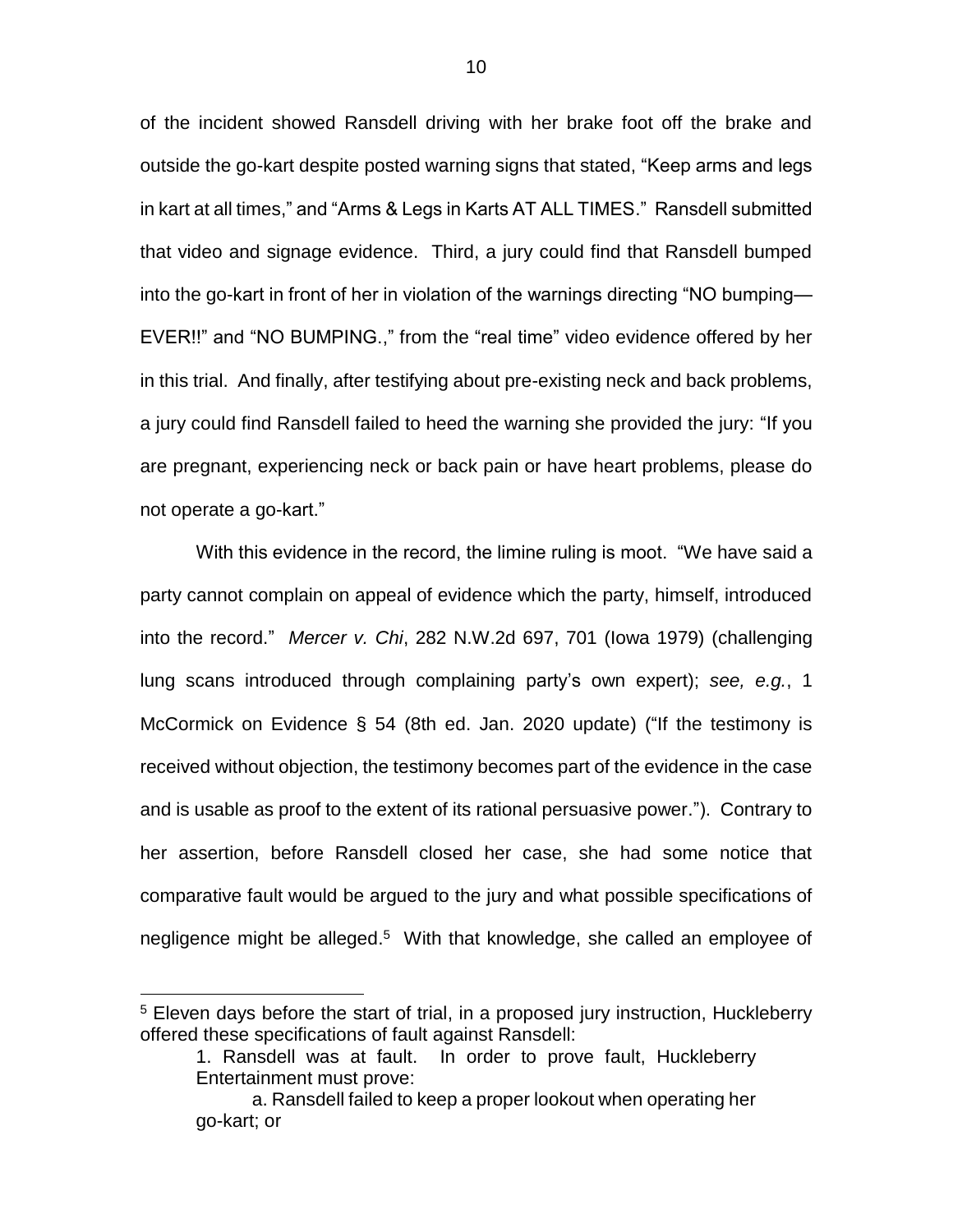Huckleberry in her case and pointed to the company's answer to an interrogatory

on comparative fault. Ransdell's counsel addressed the employee:

Q. The interrogatory posed to your employer was, number 18, state in detail the facts and circumstances you allege to support any affirmative defense to liability in this case including but not limited to an affirmative defense allegation defense such as comparative fault of the Plaintiff or anyone else in any form; preexisting condition of the Plaintiff; D, that the Plaintiff failed to mitigate damages; assumption of risk in any form, or any contractual defense based on any ticket, posting, contract release or any other form of contract. Did I read that correctly, although a little rough? A. Yes—yes, sir.

Q. And then it says answer. What was the answer that you provided us in—well, not you, but Fun City gave us in November of 2017? A. Plaintiff Kimberly Ransdell was contributorily negligent or at fault such that her negligence or fault will bar Plaintiff from any recovery or reduce any recovery proportionately in accordance with Iowa Code Chapter 668.

Q. In addition to that did Fun City—that's the entire answer, isn't it? A. Yes.

Q. Is there any mention in there of any facts or circumstances in the answer? A. Not to my knowledge.

Q. Is there any criticism in that sworn answer of how she drove her car—or kart? A. No.

Q. Is there any criticism in that answer of how anybody else around her drove their kart? A. No.

Q. Is there any criticism in there about her failing to follow instructions or notice a sign? A. No.

Q. Is there any mention of any facts or circumstances in that answer that points to some preexisting problem in her coccyx? A. No.

Although the employee admitted that no specific complaints of negligence were

set out in the interrogatory answer, Ransdell raised the defense of comparative

fault to the jury, not Huckleberry.

b. Ransdell failed to obey the safety rules posted; or

c. Ransdell failed to maintain control of the speed or direction of her go-kart; or

d. Ransdell failed to locate, read, and understand the posted medical requirements.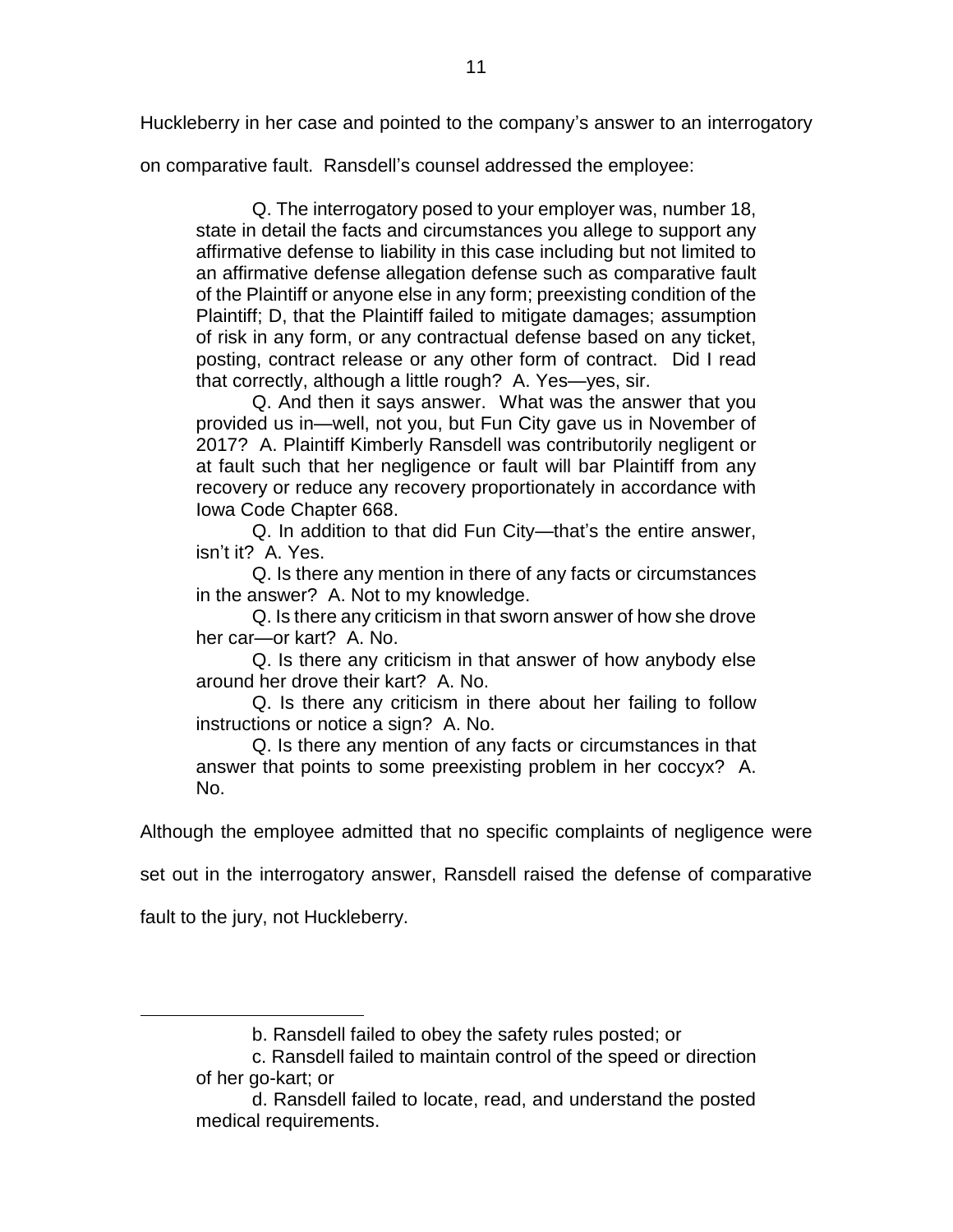Once the district court weighed the evidence, the next step was to look forward to the law of the case—the instructions. We find no error by the district court related to the motion in limine ruling. As to the appropriate law of the case, we find the district court's reasoning persuasive:

[Ransdell] has brought in the warning signs, the photographs, so I mean all those issues of comparative fault have already been brought up by [Ransdell] in this case, and fairly enough through the experts and other testimony, so, you know, it's just like what's left of that anymore? I mean, I'm supposed to instruct the jury that didn't exist? Because the defense didn't bring it up, the Plaintiff did. So that's going to be a troubling issue in this case.

Thus, Ransdell's arguments about irregularity in the proceedings, misconduct, and accident or surprise fail.

But with yet another arrow, Ransdell also argued a new trial was warranted because of Huckleberry's counsel's misconduct. She speculates that Huckleberry purposely hid its comparative fault allegations, slid in some photographs of warning signs, got the district court to reverse the ruling on the motion in limine, and then presented their "exact theory" in closing. Nevertheless, Ransdell failed to prove misconduct through speculation. Instead, because of the nature of the case, their mutual insertion of warning signs into the record is an example of negligence overlapping into comparative fault issues. Yet Ransdell asserts Huckleberry's introduction of photographs of the warning signs confirms Huckleberry's alleged ulterior motive to insert comparative fault into the case. With some notice from Huckleberry's proposed instructions about failure to obey warning signs, the photographs of the signage were admitted without any objection from Ransdell. Indeed, Ransdell introduced warning-sign concerns through one of her experts. So had Huckleberry not offered warning sign photographs, Ransdell is unable to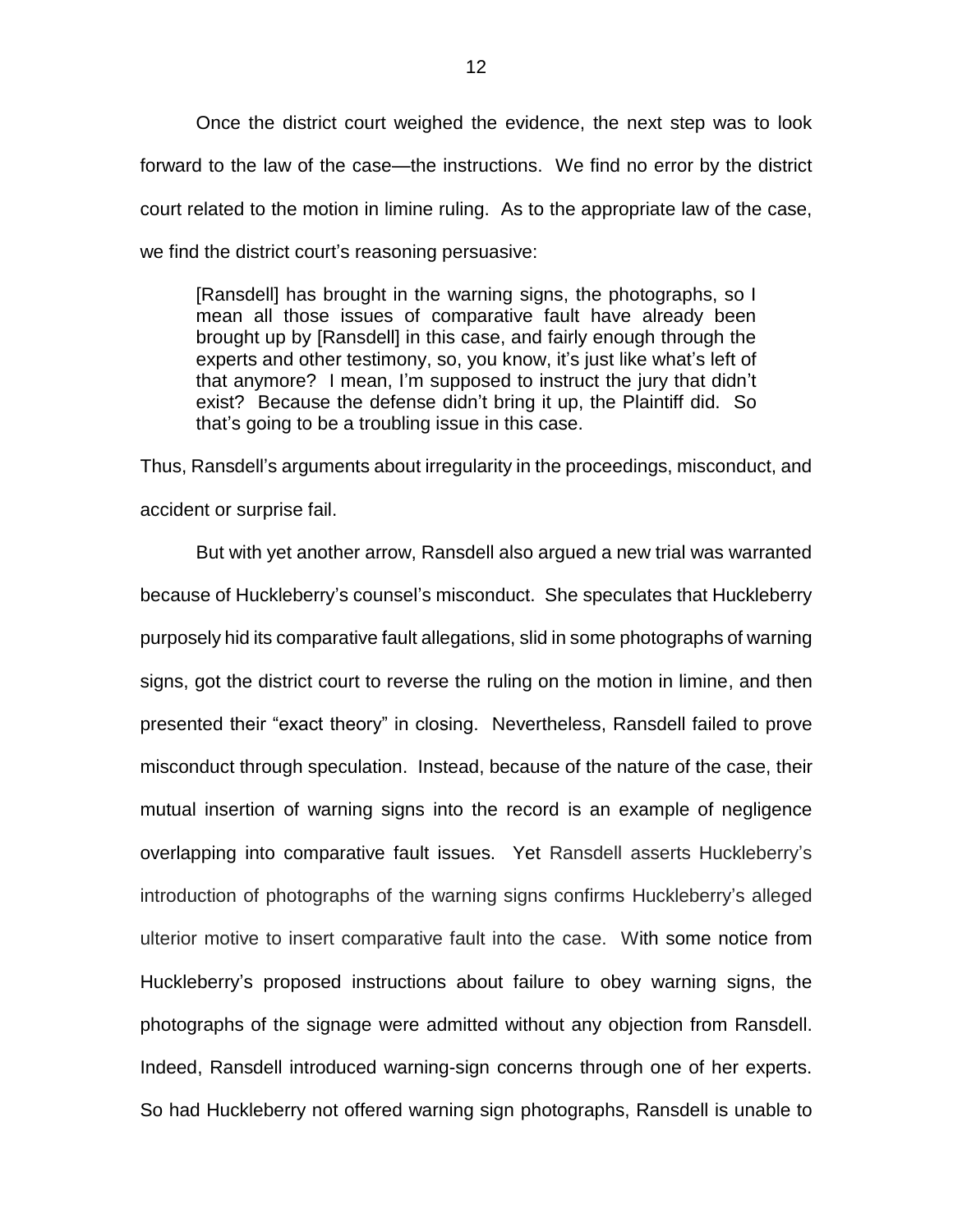show "a different result would have been reached but for the claimed misconduct of counsel for the prevailing party" since, again, she submitted that evidence. *Mays*, 490 N.W.2d at 803 (citation omitted) (finding court did not abuse discretion by denying motion for new trial despite counsel's repeated injection of prior claims made by plaintiffs in violation of limine order).

Thus, the district court did not abuse its discretion in denying the motion for

new trial on these grounds premised as a reversal of the ruling on the motion in

limine. Now we turn to the final arrow: sufficiency of the evidence.

*B. Was there sufficient evidence of Ransdell's fault to support instructing* 

*on comparative fault?*

Ransdell contends she is entitled to a new trial because the district court

committed error by instructing the jury on comparative fault. $6$  She focuses on the

 $\overline{a}$ <sup>6</sup> At issue are these five instructions:

Instruction No. 23:

Damages may be the fault of more than one person. In comparing fault, you should consider all of the surrounding circumstances as shown by the evidence, together with the conduct of the Plaintiff, and the Defendant, and the extent of the causal relation between their conduct and the damages claimed. You should then determine what percentage, if any, each party's fault contributed to the damages.

Instruction No. 24:

Defendant claims Plaintiff was at fault in the following particular: Negligence.

The ground of fault has been explained to you in other instructions.

Defendant must prove both of the following propositions:

<sup>1.</sup> The Plaintiff was at fault. In order to prove fault, Defendant must prove:

<sup>(</sup>a) Plaintiff failed to keep a proper lookout when operating her go-kart;

<sup>(</sup>b) Plaintiff failed to obey the safety rules posted; or

<sup>(</sup>c) Plaintiff failed to maintain control of the speed or direction of her go-kart; or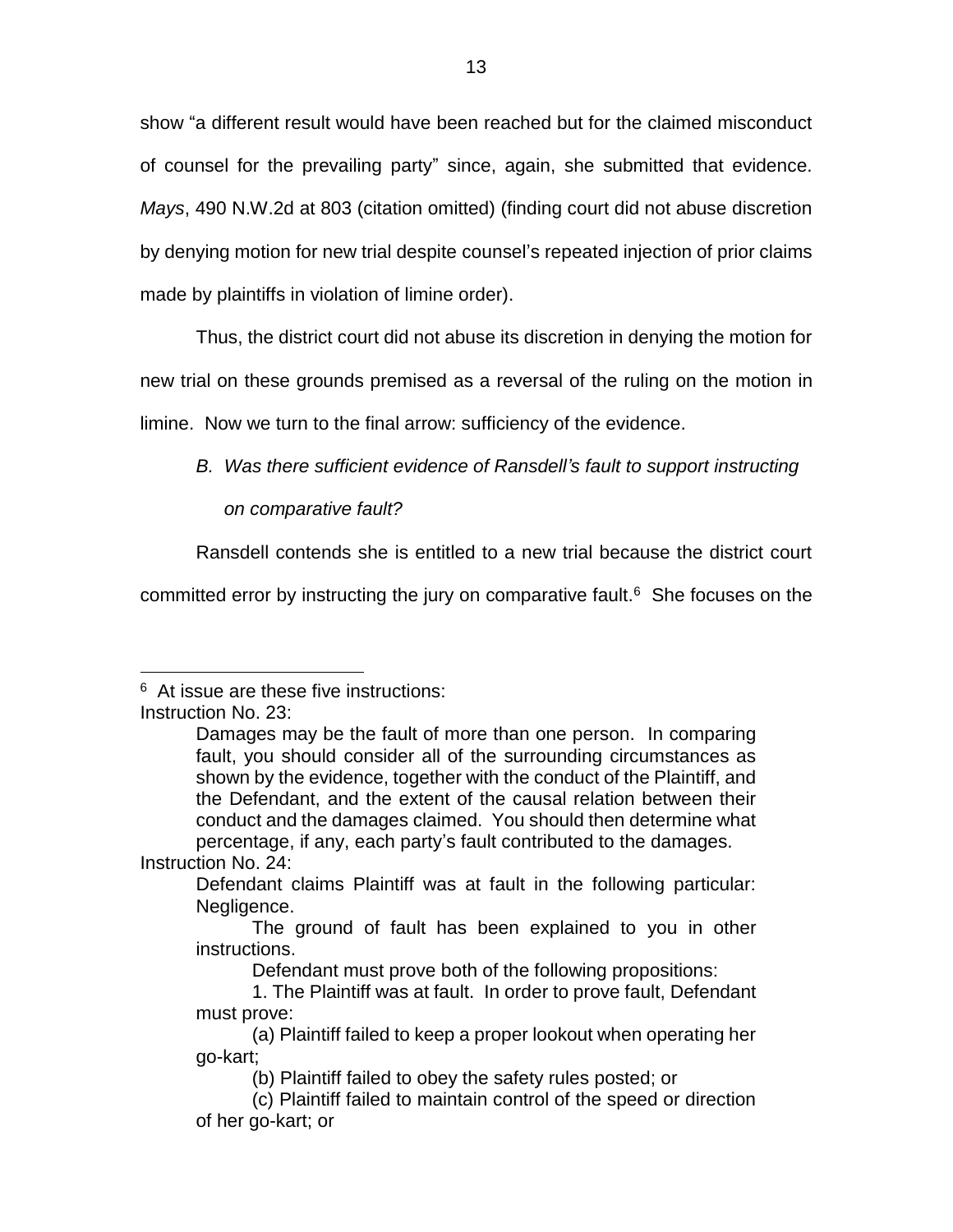lack of substantial evidence supporting the instructions on that affirmative defense.

A district court cannot instruct on "an issue having no substantial evidential support

or which rests on speculation." *Thompson v. City of Des Moines*, 564 N.W.2d 839,

846 (Iowa 1997) (citation omitted). "Substantial evidence is that which a

reasonable person would find adequate to reach a conclusion . . . ." *Bredberg v.* 

*Pepsico, Inc.*, 551 N.W.2d 321, 326 (Iowa 1996). When a party challenges the

sufficiency of evidence to support the jury's factual findings, we examine the record

Instruction No. 25:

 $\overline{a}$ 

"Proper lookout" is the lookout a reasonable person would keep in the same or similar situation. It includes being aware of one's movements in relation to things seen or that could have been seen in the exercise of ordinary care.

Instruction No. 26:

A party is required to exercise reasonable care for their own safety. This means that if, in the exercise of ordinary care under the circumstances, a party could have taken some particular action after an act of fault by another party in order to avoid an injury, then they are under a duty to take such action.

In this case, the Defendant claims the Plaintiff unreasonably failed to take action to avoid an injury because she failed to keep a proper lookout and failed to exercise reasonable care for her own safety.

Instruction No. 27

After you have compared the conduct of all parties, if you find the Plaintiff, was at fault and the Plaintiff's fault was more than 50% of the total fault, then the Plaintiff cannot recover damages.

However, if you find the Plaintiff's fault was 50% or less of the total fault, then I will reduce the total damages by the percentage of her fault.

<sup>(</sup>d) Plaintiff failed to locate, read, and understand the posted medical requirements.

<sup>2.</sup> Plaintiff's fault was a cause of her damage.

If the Defendant has failed to prove either of these propositions, Defendant has not proved its defense. If Defendant has proved both of these propositions, then you will assign a percentage of fault against the Plaintiff and include Plaintiff's fault in the total percentage of fault found by you in answering the special verdicts.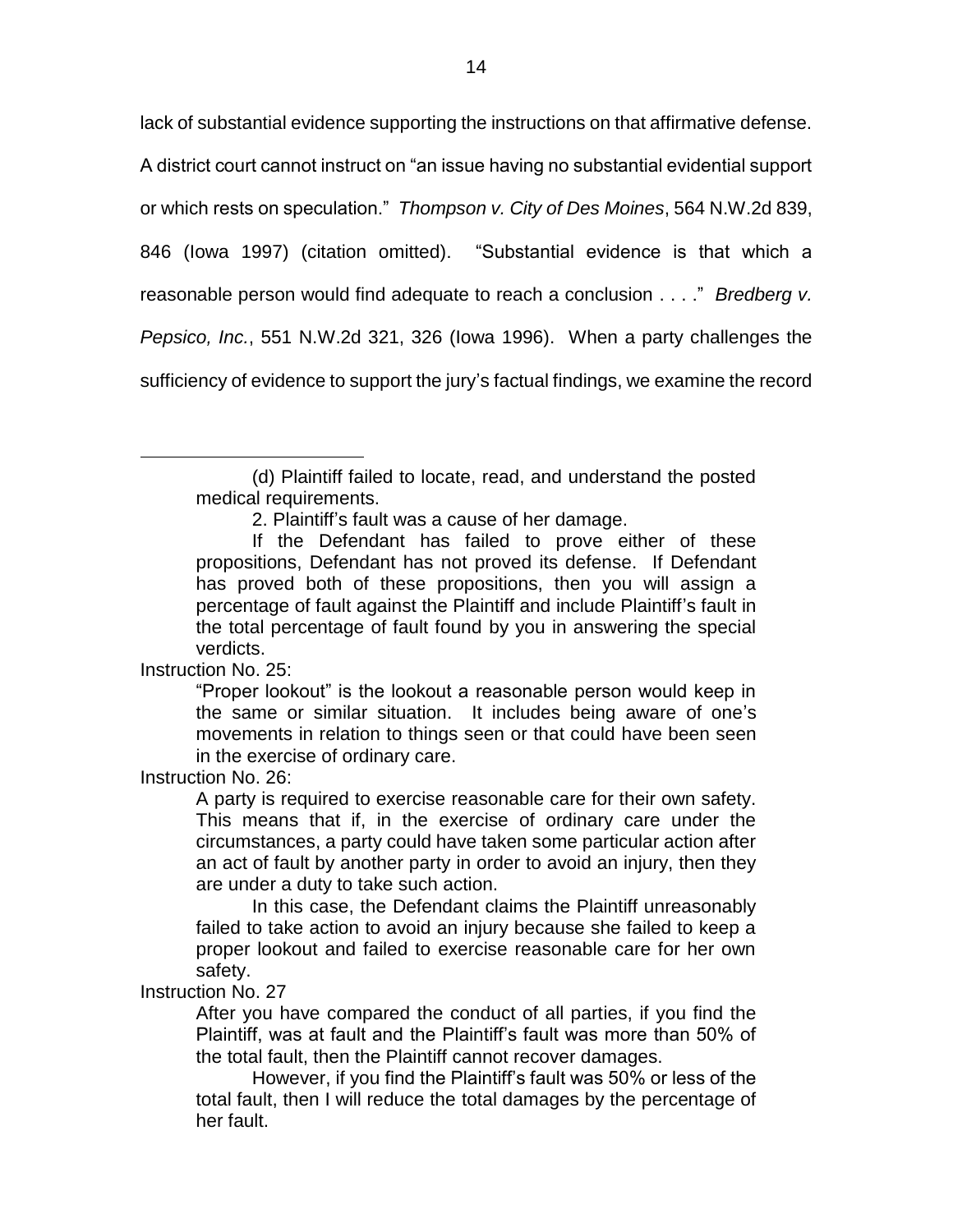to determine whether those findings are supported by substantial evidence. *City of Cedar Falls v. Cedar Falls Cmty. Sch. Dist.*, 617 N.W.2d 11, 16 (Iowa 2000). In determining whether the evidence supporting an instruction is substantial, we give the most favorable construction possible for the party urging submission. *Hoekstra v. Farm Bureau Mut. Ins. Co.*, 382 N.W.2d 100, 108 (Iowa 1986). Finally, questions of negligence are for the jury. Iowa R. App. P. 6.904(3)(j).

Ransdell argues no witness or expert testified or offered any substantial evidence to support the submission of comparative fault instructions to the jury. By statute, fault means "one or more acts or omissions that are in any measure negligent or reckless toward the person or property of the actor or others." Iowa Code § 668.1(1) (2017). And in the instructions, the jury learned "negligent" meant "doing something a reasonably careful person would not do under similar circumstances or failing to do something a reasonably careful person would do under similar circumstances." To prove comparative fault, Huckleberry had to show a causal connection between Ransdell's fault and her claimed damages. *See* Iowa Code §§ 668.1(2) ("The legal requirements of cause in fact and proximate cause apply both to fault as the basis for liability and to contributory fault."), 668.3(3) ("In determining the percentages of fault, the trier of fact shall consider both the nature of conduct of each party and the extent of the causal relation between the conduct and the damages claimed."); *see also Greenwood v. Mitchell*, 621 N.W.2d 200, 205 (Iowa 2001) (holding burden rests on defendant to prove plaintiff's fault for failing to mitigate damages).

All the same, even Ransdell recognized she could "open the door" to an argument about comparative fault through the presentation of her case. Likewise,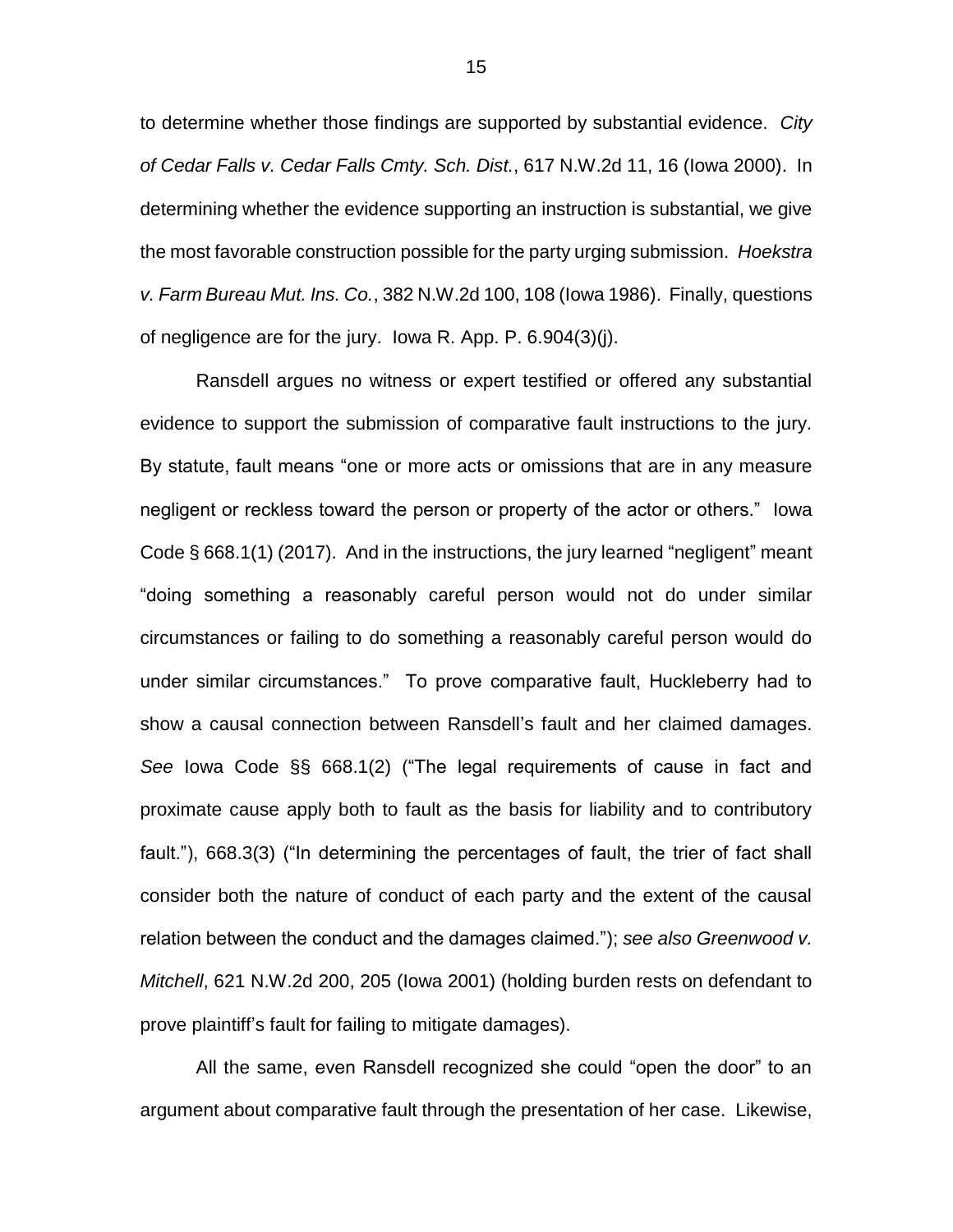she also concedes that if there is substantial evidence to support a legal issue the court can instruct the jury on the law. As discussed, the district court pointed to "evidence put into the record" by Ransdell as prompting its "duty to instruct" on comparative fault. Those aspects included: (1) witness testimony about the inherent risk in go-kart racing, (2) photographs of warning signs on the track, and (3) a cell-phone video of the accident showing the go-karts racing in close proximity. The court also mentioned Ransdell's testimony that (4) she had driven on the go-kart track before and (5) suffered from multiple sclerosis. So did this evidence offer substantial proof such that a reasonable juror could weigh the comparative fault of Ransdell?

Here, it was fortuitous that the accident was captured on video. With the video in hand, Ransdell had the choice to play it or simply have the witnesses explain what happened in the accident through testimony. Notably, Ransdell posits the video showed she was struck from behind and provides no evidence of her fault. But after reviewing the "real time" video of the go-kart accident, a jury could have found, as it did, that Ransdell created the situation she found herself in. From the evidence, the jury could find that Ransdell did not have her foot on the brake but instead kept her foot on top of the vehicle as she drove the track. The jury could also find that the accident sequence began when Ransdell tapped the back of the vehicle that was in front of her. In fact, William Avery, the expert for Ransdell, noted in his admitted report that the Ransdell accident was very much like another accident where that driver ran into the back of the vehicle ahead of her causing the accident. A video is often the best evidence of the accident as opposed to someone describing it. To understand the sequence of events at issue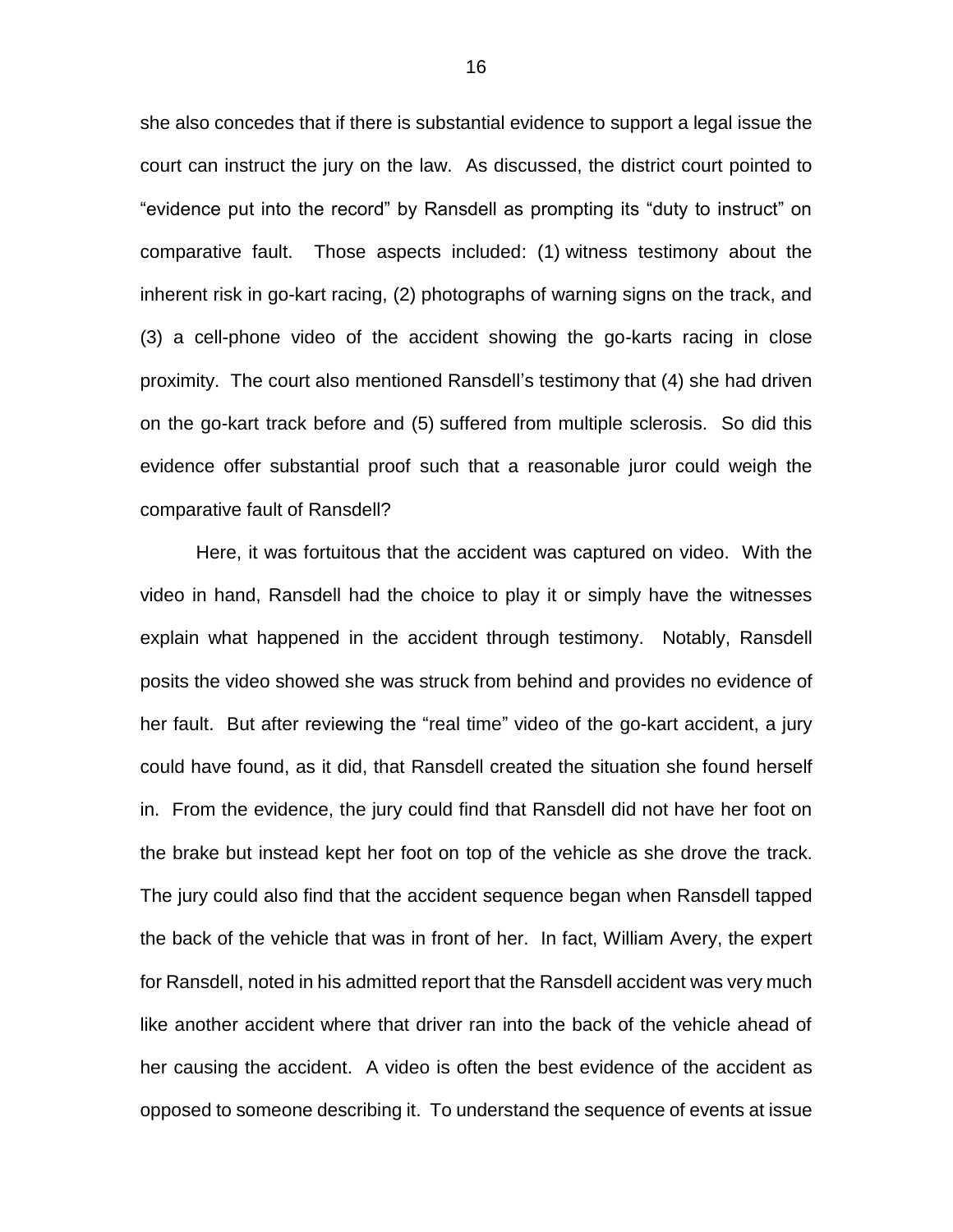here, one cannot imagine any better evidence of the actor's fault other than observing the race over and over in real time.

Reviewing the evidence in the light most favorable to Huckleberry, there was substantial evidence to support submission of comparative fault to the jury. *See Hoekstra*, 382 N.W. 2d at 108. This case is not complicated. A juror can understand what constitutes appropriate behavior while driving a go-kart. Often, jurors have the task "to sort through the disputed and undisputed facts and to accept or reject any testimony." *Wagner v. State*, No. 13-0931, 2014 WL 5243340, at \*3 (Iowa Ct. App. Oct. 15, 2014); *see also Casteel*, 2018 WL 4635695 at \*3 (finding substantial evidence where jurors had to weigh the evidence even though there were no direct witnesses to the accident leaving many facts disputed).

Ransdell challenges the district court's consideration of the inherent risk testimony by expert Avery as support for the inclusion of comparative fault into the case. The district court discussed the testimony of Avery, an expert on amusement-ride safety. True, Avery acknowledged an "inherent risk" in go-kart racing. But he also compared the go-kart racing to driving on a highway in a more controlled environment. Ransdell's strategy raised the risk of go-karting but sought to draw focus to the track procedure necessary to alleviate the risk. In doing so, Avery emphasized the importance of "an attentive track attendant" to mitigate the risks of the karts running into each other. In Avery's opinion, Fun City employees followed a "poor safety procedure." Ransdell argues nothing in Avery's testimony opened the door to a comparative-fault defense. *See Ludman v. Davenport Assumption High Sch.*, 895 N.W.2d 902, 914 (Iowa 2017) ("A plaintiff who is actually aware of a *reasonable* risk and voluntarily undertakes it . . . is not

17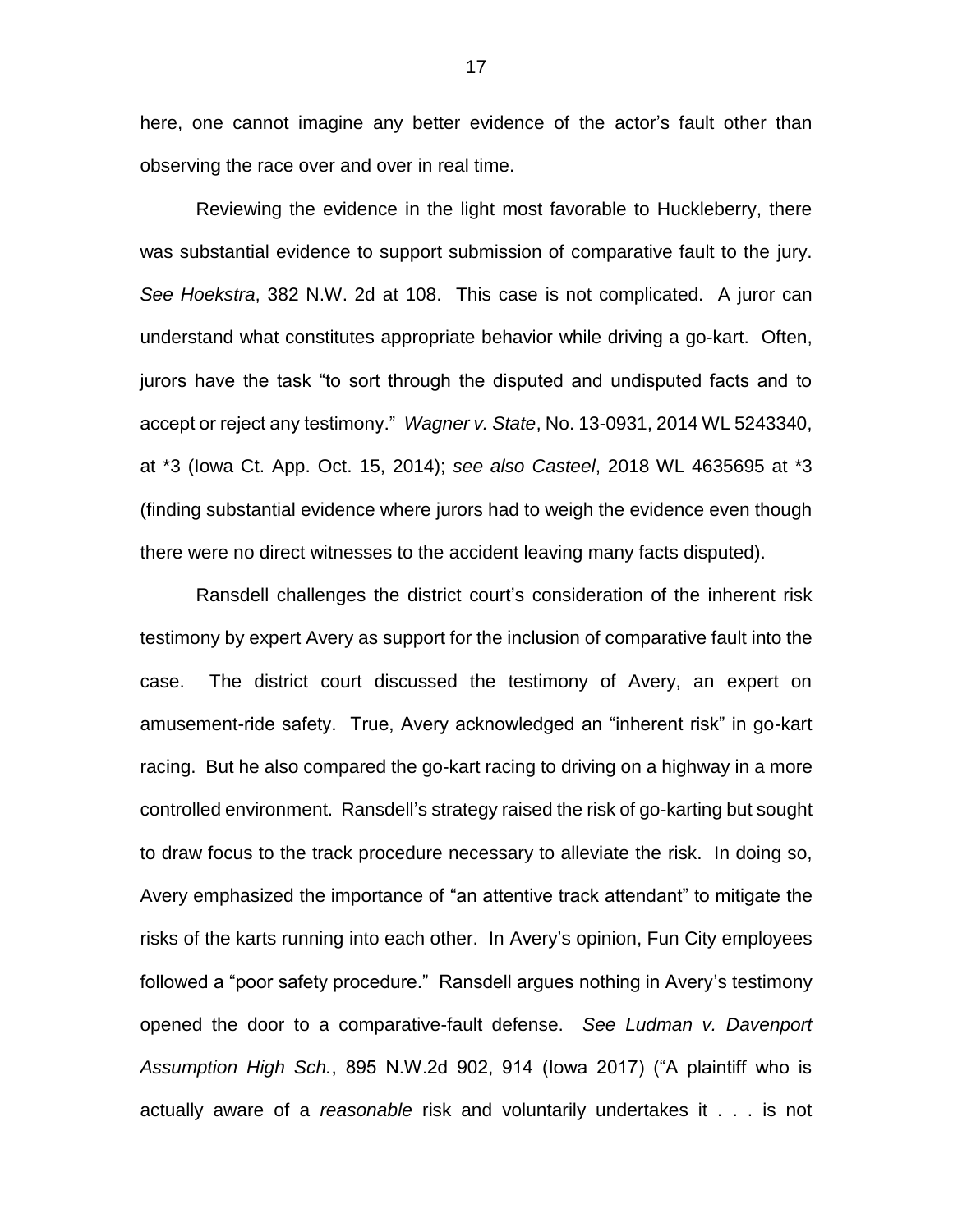negligent." (quoting Restatement (Third) of Torts: Apportionment of Liability § 3 cmt. c (Am. Law Inst. 2000))). Still, Ransdell's knowledge of the inherent risk is important in determining whether a "court will allow the jury to find plaintiff has some degree of contributory fault." *Id.* But even if Avery's testimony alone did not compel the district court's decision to allow the jury to consider comparative fault, we find there was more support.

And the "more" came from Ransdell's case. Together with the video, the district court mentioned the testimony about Ransdell's experience at the go-kart track and her acknowledgment that she had been diagnosed with multiple sclerosis, which may have been relevant to the jury's calculation of damages but did not directly speak to her negligence. Her experience at the track, coupled with the warning signs explaining proper behavior, gave jurors evidence to evaluate the actions of a reasonable person in similar circumstances. Likewise, a jury could weigh her choice to participate with her previous back and neck issues.

Under the rules of civil procedure, we grant a new trial only if that cause materially affected Ransdell's substantial rights. *See* Iowa R. Civ. P. 1.1004. We find Ransdell cannot meet that prejudice standard. According to Ransdell, had she known the court would instruct the jury on comparative fault, she would have tried her case differently. As for her strategy, she learned that comparative fault was off the table just a day before trial started but had some inkling of Huckleberry's theme before trial.<sup>7</sup> The district court noted, "On the issue of

 $7$  Eleven days before the start of trial in a proposed jury instruction, Huckleberry offered these specifications of fault against Ransdell:

<sup>1.</sup> Ransdell was at fault. In order to prove fault, Huckleberry Entertainment must prove: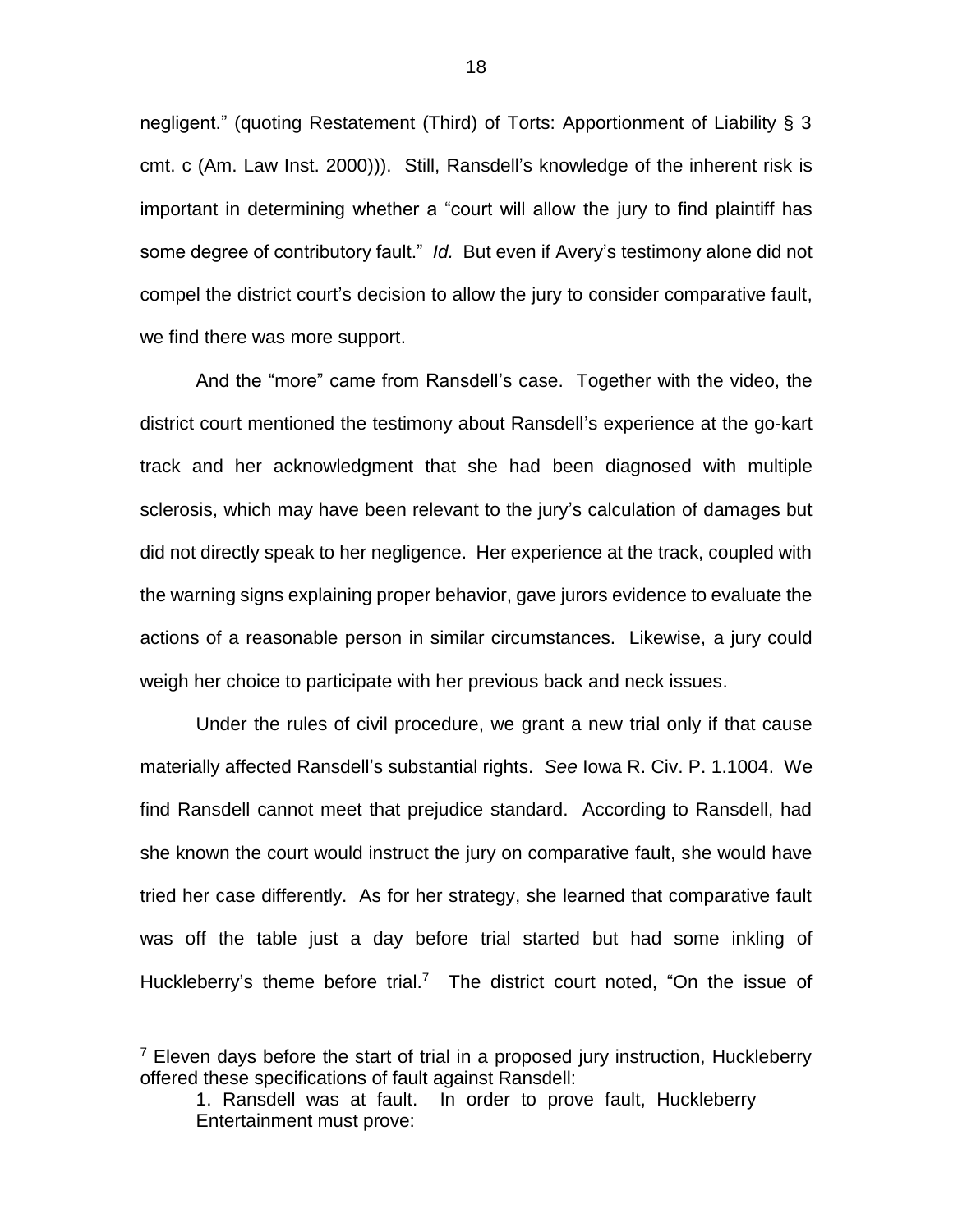surprise or prejudice to [Ransdell], it is hard to claim surprise or prejudice from the evidence [she] in this case chose to put on." While not a model of how a trial should proceed, trials often involve shifting strategies directed by evidence offered in real time.

Ransdell argues that the video was not introduced to show comparative fault but was played to show a breach in the standard of care at the go-kart facility. She argues the video had to be played to show that breach and "that accident caused the injury." But we can think of no better evidence showing the negligence of a party than a video of the event. And we find that the video opened the door to the question of whether Ransdell was a cause of the accident. *See Mercer*, 282 N.W.2d at 701. Often the video answers the question. Because the video was played so many times, it emphasized its importance. And rather than hearing from an eyewitness who saw the event once, the jurors saw the event many times. As a result, a reasonable juror had substantial information about how the accident occurred. Viewing the evidence in the light most favorable to the verdict, we find the video and other evidence noted above offered substantial evidence from which a jury could find Ransdell at fault. *See Kinseth v. Weil-McLain,* 913 N.W.2d 55, 75 (Iowa 2018). With a party's possible contribution to the accident and her injuries

a. Ransdell failed to keep a proper lookout when operating her go-kart; or

b. Ransdell failed to obey the safety rules posted; or

c. Ransdell failed to maintain control of the speed or direction of her go-kart; or

d. Ransdell failed to locate, read, and understand the posted medical requirements.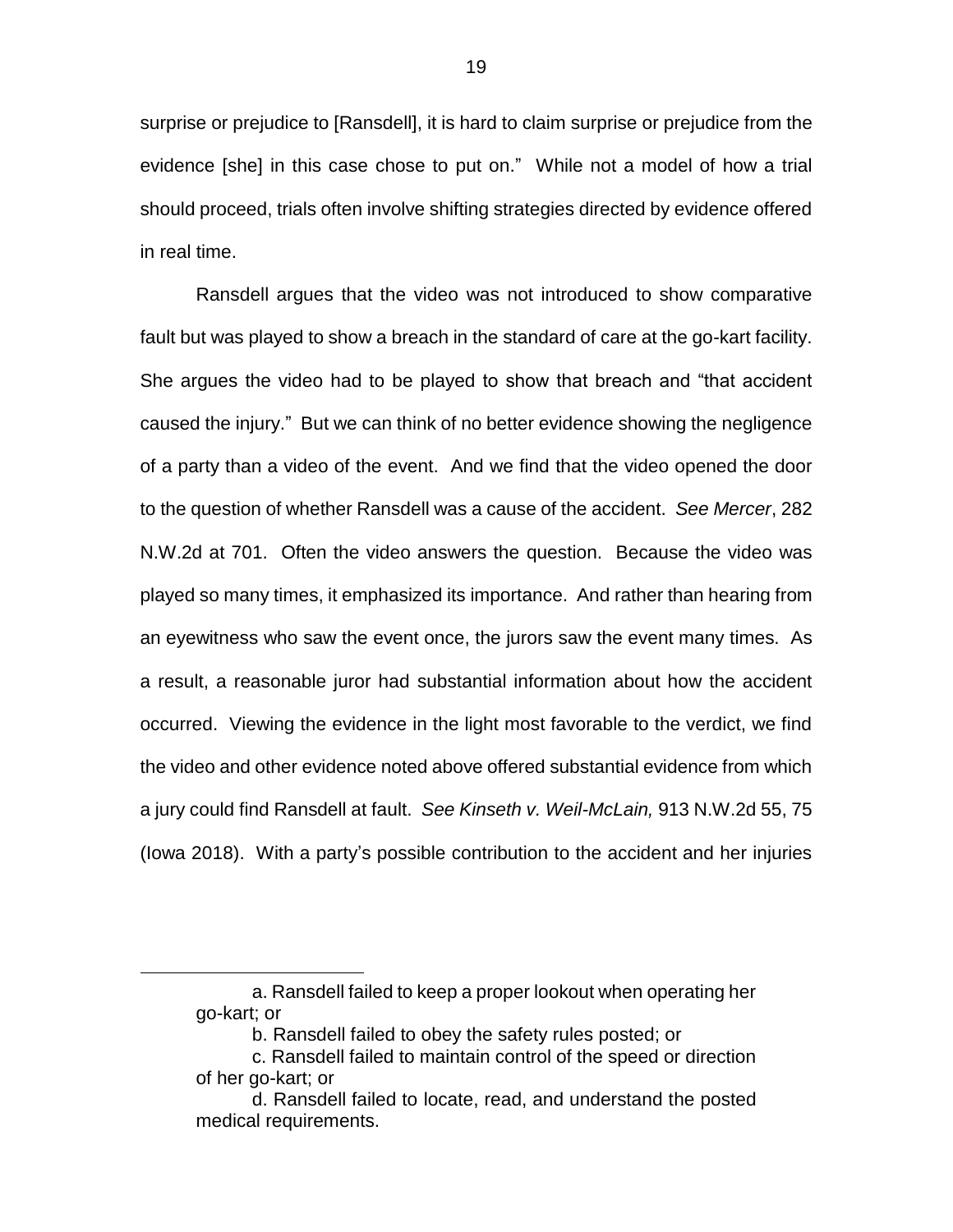in the record, it would be error to not instruct on comparative fault if supported by substantial evidence. *Hoekstra*, 382 N.W.2d at 107-08.

After weighing the sufficiency of the evidence to support the comparative fault instructions, we find that a reasonable juror could accept it as adequate to reach the conclusions found in this verdict. We affirm the ruling on the motion for new trial.

### **AFFIRMED.**

May, J., concurs; Tabor, P.J., dissents.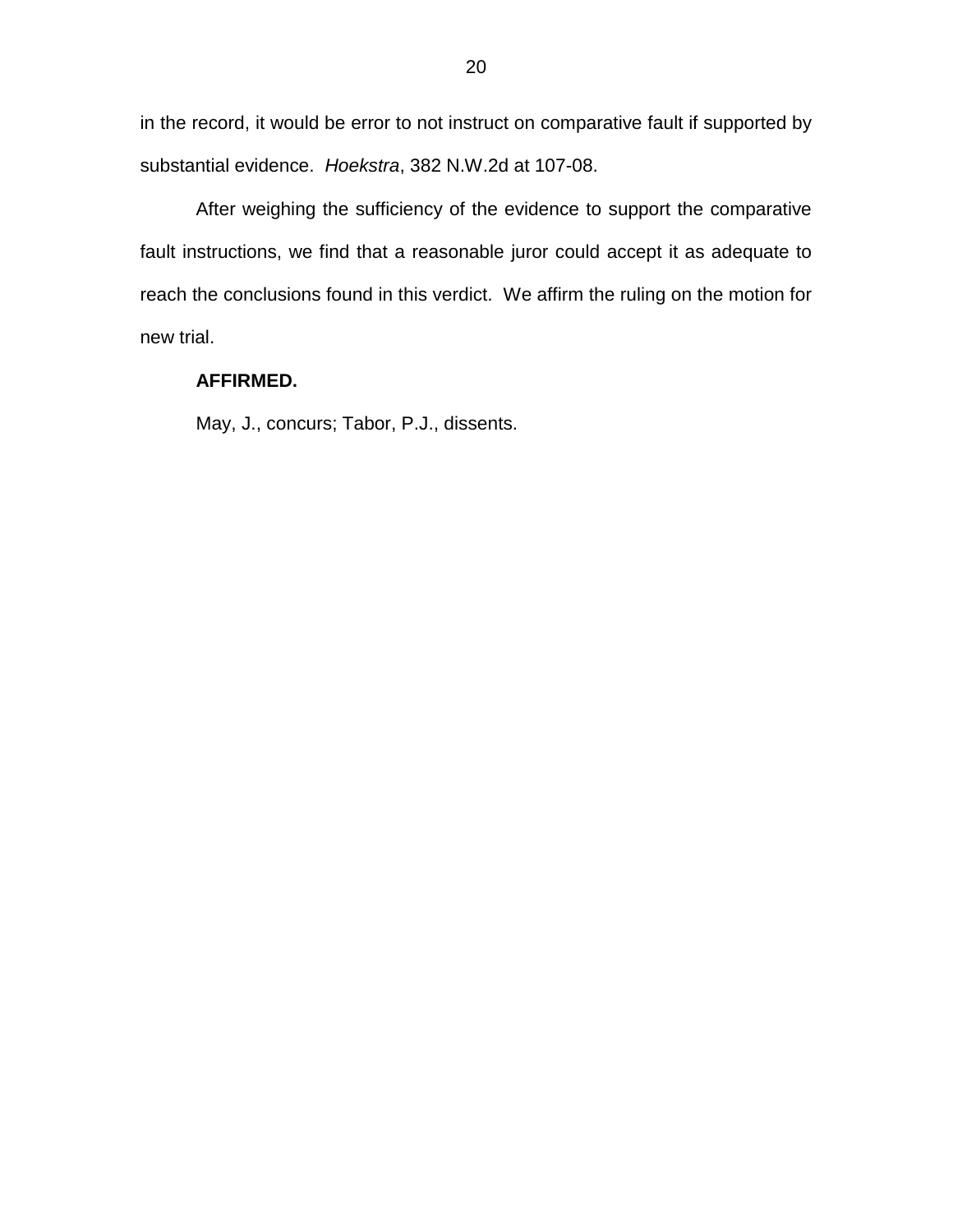**TABOR, Judge,** (dissenting)

 $\overline{a}$ 

I respectfully dissent. Ransdell is entitled to a new trial because the district court misapplied the "curative admissibility" doctrine and instructed the jury on comparative fault despite Huckleberry presenting no evidence supporting that affirmative defense.

The majority maintains the cell-phone video of Ransdell's go-kart crash is the key to the case. And I appreciate that sometimes a video may "speak for itself." *See Scott v. Harris*, 550 U.S. 372, 378 n.5 (2007) (finding videotape capturing police chase contradicted driver's version of events). But a danger exists that an appellate court's idiosyncratic "observation of the video [will become] an excuse for replacing the rule of law with its ad hoc judgment." *Id.* at 394 (Stevens, J., dissenting). The majority flirts with that danger here. After viewing the video, the majority forges assumptions about Ransdell's conduct that have no tie to testimony from the trial. $8$ 

The majority believes the jurors—without expert help—could reasonably assign Ransdell's fault from just watching the footage that Ransdell's husband shot with his cell phone. I disagree. Huckleberry needed to offer the jury some context about how Ransdell breached a standard of care in operating the go-kart and how that operation may have contributed to her injury.

<sup>&</sup>lt;sup>8</sup> For example, the majority suggests the video shows Ransdell drove the go-kart "with her brake foot off the brake." Trial testimony did describe the go-karts having two pedals—an accelerator on the right and a brake on the left. But no witness testified that a driver cannot use their right foot to both accelerate and brake. And no witness testified that Ransdell's failure to brake with her left foot caused the crash or her injury.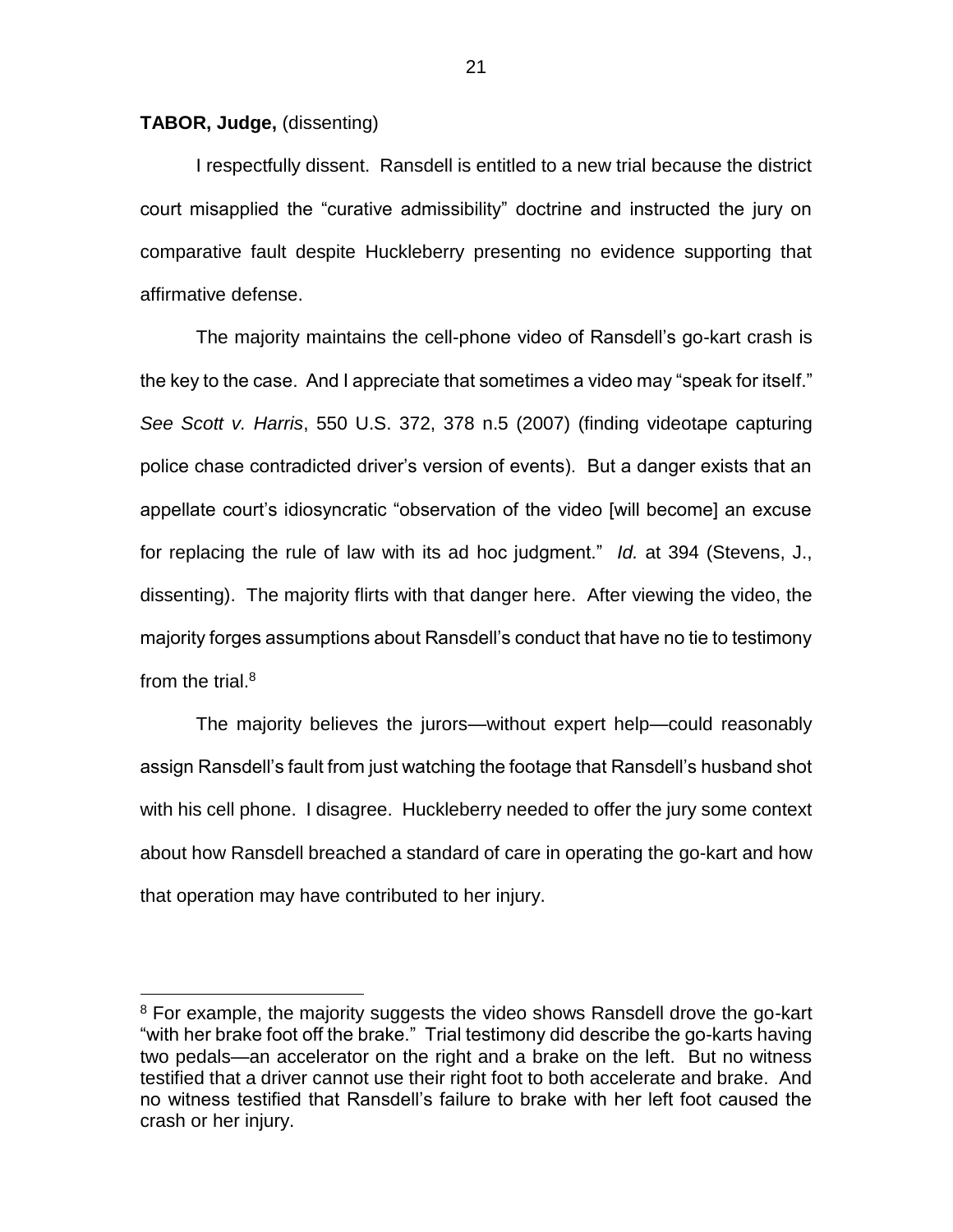And what I find even more unfair is allowing the assignment of comparative fault after the district court changed the rules toward the end of the game. At the start of the trial, the court agreed with Ransdell's request that Huckleberry "not be allowed to argue" that she was responsible or partially responsible for the crash that led to her injury. The limine ruling was an appropriate sanction for Huckleberry failing to supplement its discovery response to provide specific allegations to support its affirmative defense of comparative fault. *See Carter v. Wiese Corp.*, 360 N.W.2d 122, 136 (Iowa Ct. App. 1984) (upholding exclusion of testimony from defense expert as discovery sanction).

Granted, the limine ruling was malleable. The district court recognized issues of Huckleberry's negligence could "overlap at times with comparative fault" and promised to address those issues during trial. But playing by the rules set at the start, Ransdell adopted a strategy based on the court's grant of her motion in limine. She was careful not to present evidence about her go-kart driving that could "open the door" to comparative-fault arguments. She did not testify about how she controlled the go-kart, and she did not call other go-kart drivers to testify or otherwise try to reconstruct the crash for the jurors.

Yet the majority claims Ransdell's evidence "overlapped into the lane of comparative fault" when she played the cell-phone video of the crash during her testimony. I disagree. Showing the video cannot justify the court's about-face on the discovery sanction. The video came as no surprise. More than one year before trial, as part of discovery, Ransdell provided Huckleberry with the video. In response to receiving the footage, Huckleberry moved to amend its answer to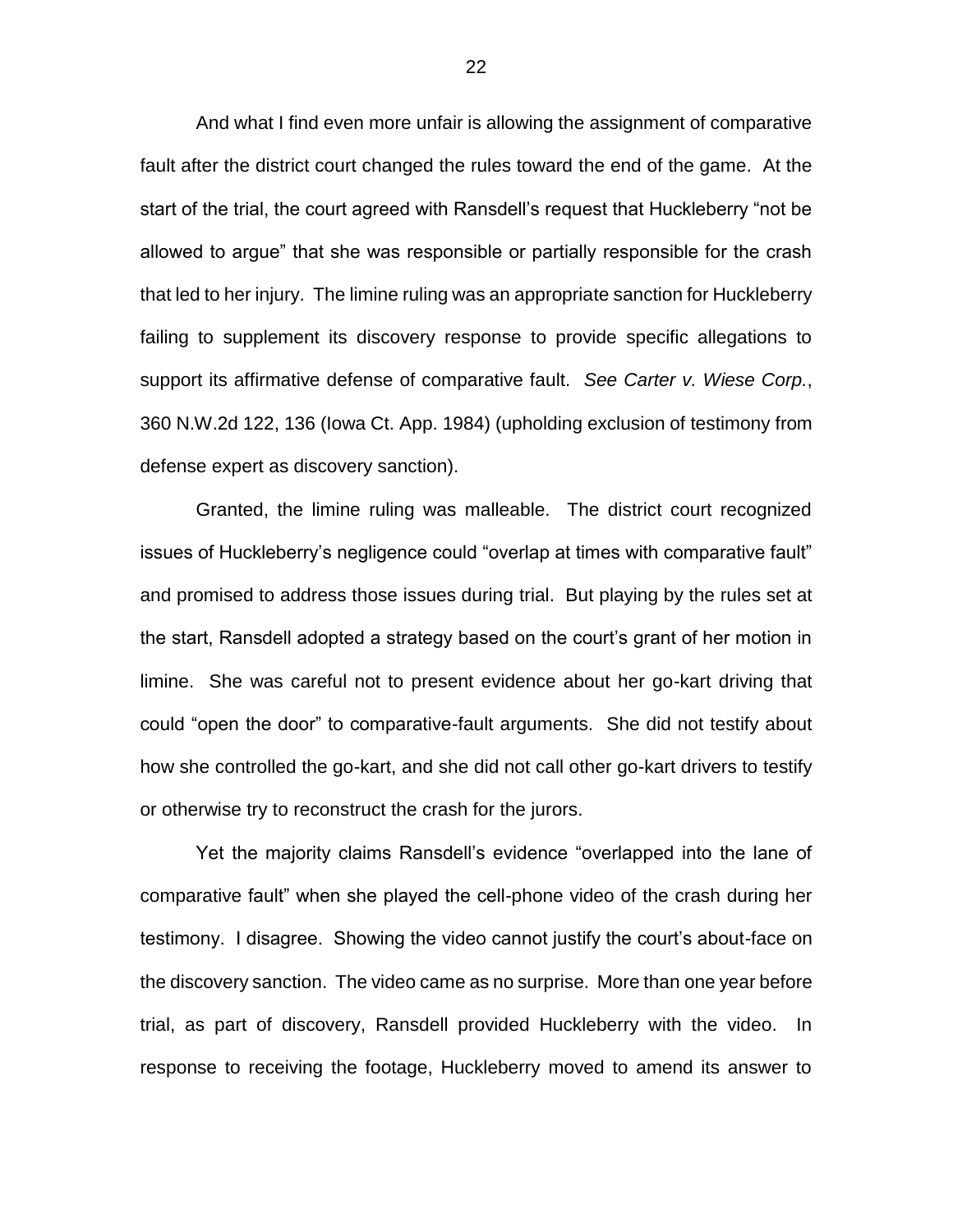assert the affirmative defense of comparative fault. Yet it never identified any act

or omission by Ransdell that amounted to negligence and contributed to her injury.

At the pretrial conference on Ransdell's motion in limine, Huckleberry's

counsel had this exchange with the court:

MR. MITCHELL: Judge, this is a go-kart accident. And so she was driving a go-kart. We have a video of the go-kart. There's no surprise as to what that comparative fault may be.

. . . . THE COURT: But what is it, though? I mean, we're sitting here and you still haven't stated what it is.

MR. MITCHELL: So it's a go-kart accident. She's driving her go-kart and ultimately she crashes into this—the side of the wall. Now, whether that was her fault or whether that was somebody else's fault, that's a fact question. That's for the jury to decide.

Ransdell's counsel responded:

[W]hat was she supposed to have done? In that split second, when her kart was hit by one or possibly two other karts, it flipped her around and she went out of control, and—and I guarantee you, when you see the accident—you haven't seen the video yet. [S]he didn't have time to do anything. . . .

You can't just say, well, she was driving the kart, therefore she must have been negligent. I mean, that's the problem here, we're in the blind.

The video was always part of the debate. From the outset, the court knew

Ransdell intended to play the video and knew Huckleberry planned to parlay the video into an argument for comparative fault. Even so, after Ransdell presented her case, the court changed the rules by lifting the discovery sanction. The court pointed to "evidence put into the record" by Ransdell as prompting its "duty to instruct" on comparative fault. Relying on the doctrine of "curative admissibility," the court ruled Huckleberry could argue comparative fault based on five aspects of Ransdell's proof. Besides the cell-phone video, the court cited witness testimony about the inherent risk in go-kart racing, photographs of warning signs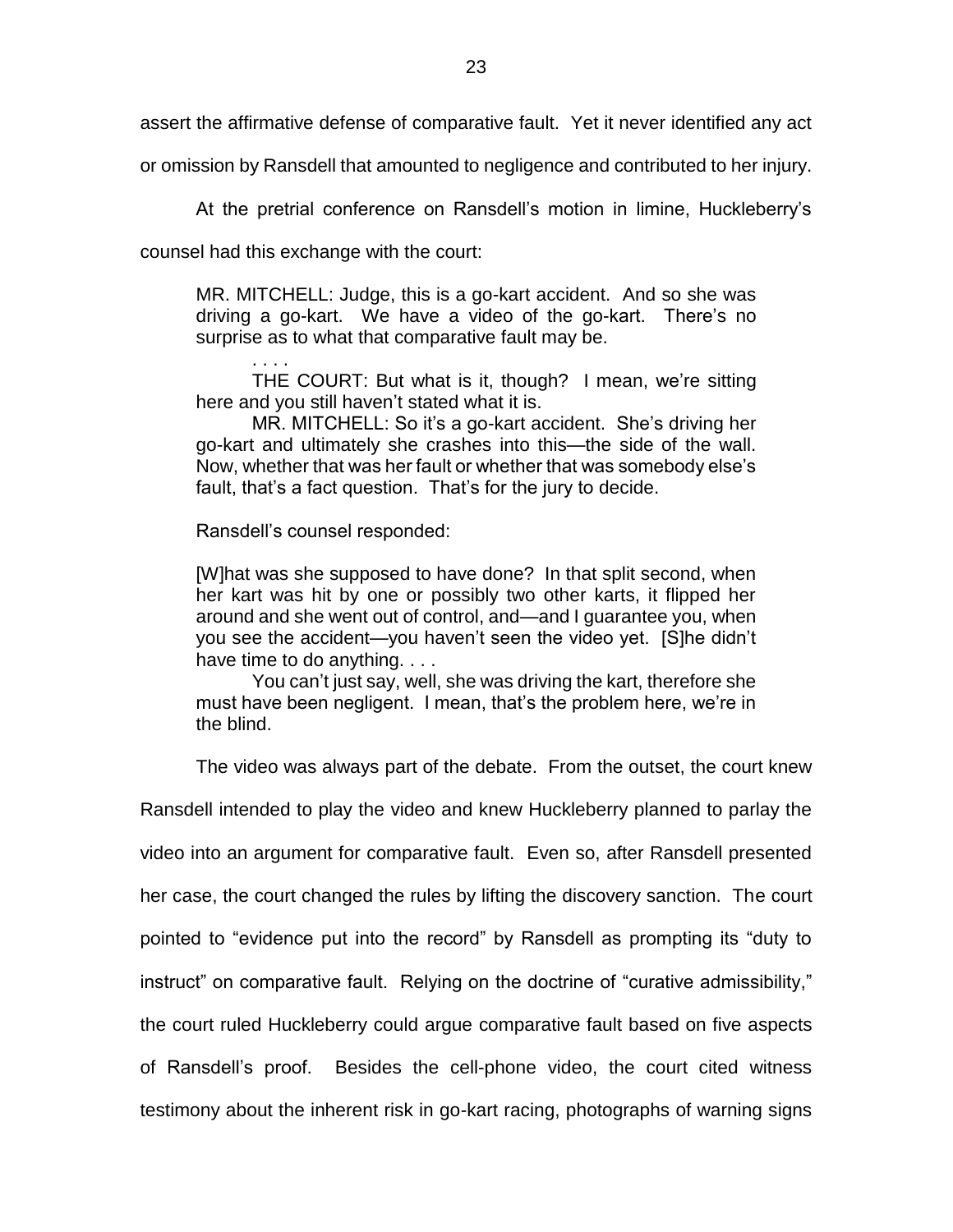on the track, as well as Ransdell's testimony that she had driven on the go-kart track before and that she suffered from multiple sclerosis.

Ransdell argues the court misapplied the doctrine of "curative admissibility" when approving the comparative-fault jury instructions and allowing Huckleberry to urge that defense in closing argument. Curative admissibility refers to a situation "when inadmissible evidence has been entered into the record and the other party seeks to admit further inadmissible evidence to cure the error." *State v. Huser*, 894 N.W.2d 472, 507 (Iowa 2017). Ransdell is right—that tit-for-tat did not occur here. First, Ransdell did not offer inadmissible evidence. Second, Huckleberry did not proffer curative evidence. In fact, Huckleberry rested without offering any evidence.<sup>9</sup> Even the majority concedes in footnote 4 that the concept of curative admissibility did not fit this situation.<sup>10</sup>

Beyond misapplying the curative-admissibility doctrine, the district court wrongly determined that the five pieces of proof listed in its order provided substantial evidence for instructing the jury on comparative fault.

Turning first to inherent risk, the court discussed the testimony of William Avery, an expert on amusement-ride safety. True, Avery acknowledged an

<sup>&</sup>lt;sup>9</sup> To prove comparative fault, Huckleberry had to show a causal connection between Ransdell's fault and her claimed damages. *See* Iowa Code §§ 668.1(2), 668.3(3) (2017); *see also Greenwood v. Mitchell*, 621 N.W.2d 200, 205 (Iowa 2001) (holding burden rests on defendant to prove plaintiff's fault).

 $10$  In that same footnote, the majority recognizes that the phrase "open the door" often refers to a party "offering admissible evidence that in turn triggers admissibility of responsive evidence by an opposing party." *See Huser*, 894 N.W.2d at 507. Because Huckleberry offered no responsive evidence, the majority frames the issue: did the admissible evidence offered by Ransdell support a legal defense? But the question really should be: how did the anticipated and admissible evidence offered by Ransdell trigger the court's revocation of the discovery sanction?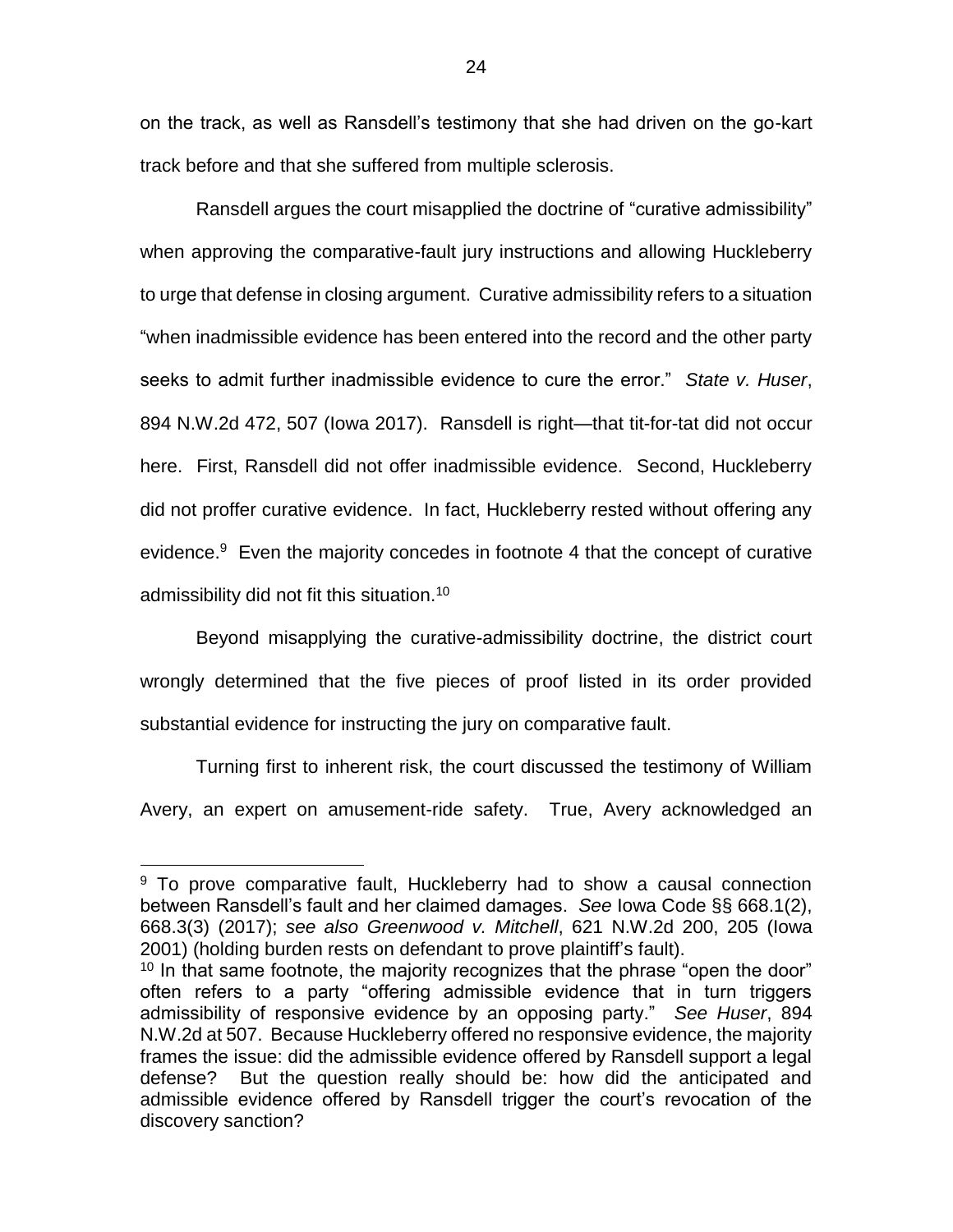"inherent risk" in go-kart racing. But he also compared the activity to driving on a highway, yet in a more controlled environment. Avery emphasized the importance of having "an attentive track attendant" to mitigate the risks of the karts running into each other. In his opinion, Fun City employees followed a "poor safety procedure." Nothing in Avery's testimony opened the door to a comparative-fault defense. *See Ludman v. Davenport Assumption High Sch.*, 895 N.W.2d 902, 914 (Iowa 2017) ("A plaintiff who is actually aware of a *reasonable* risk and voluntarily undertakes it . . . is not negligent." (quoting Restatement (Third) of Torts: Apportionment of Liability § 3 cmt. c, at 32 (Am. Law Inst. 2000))). Likewise, neither the cell-phone video nor the photographs of the track in his report justify submitting comparative-fault instructions. Contrary to the court's ruling, those exhibits did not provide substantial evidence of Ransdell's negligence.

As to the portions of Ransdell's testimony mentioned by the court, it is unclear why Ransdell's experience at the go-kart track opened the door to Huckleberry's comparative-fault defense. Similarly, Ransdell's acknowledgment that she had been diagnosed with multiple sclerosis may have been relevant to the jury's calculation of damages but did not speak to her negligence.

After all the evidence came in, the court allowed Huckleberry to argue in closing that the jurors could find that Ransdell failed to keep a proper lookout because they had "seen the video several times." Huckleberry's attorney also argued Ransdell failed to maintain control and failed to follow the posted rules on safety and medical restrictions. No testimony supported those arguments. The attorneys did not ask any witness to critique Ransdell's driving, her awareness of her surroundings, or her control of the speed and direction of the go-kart. The

25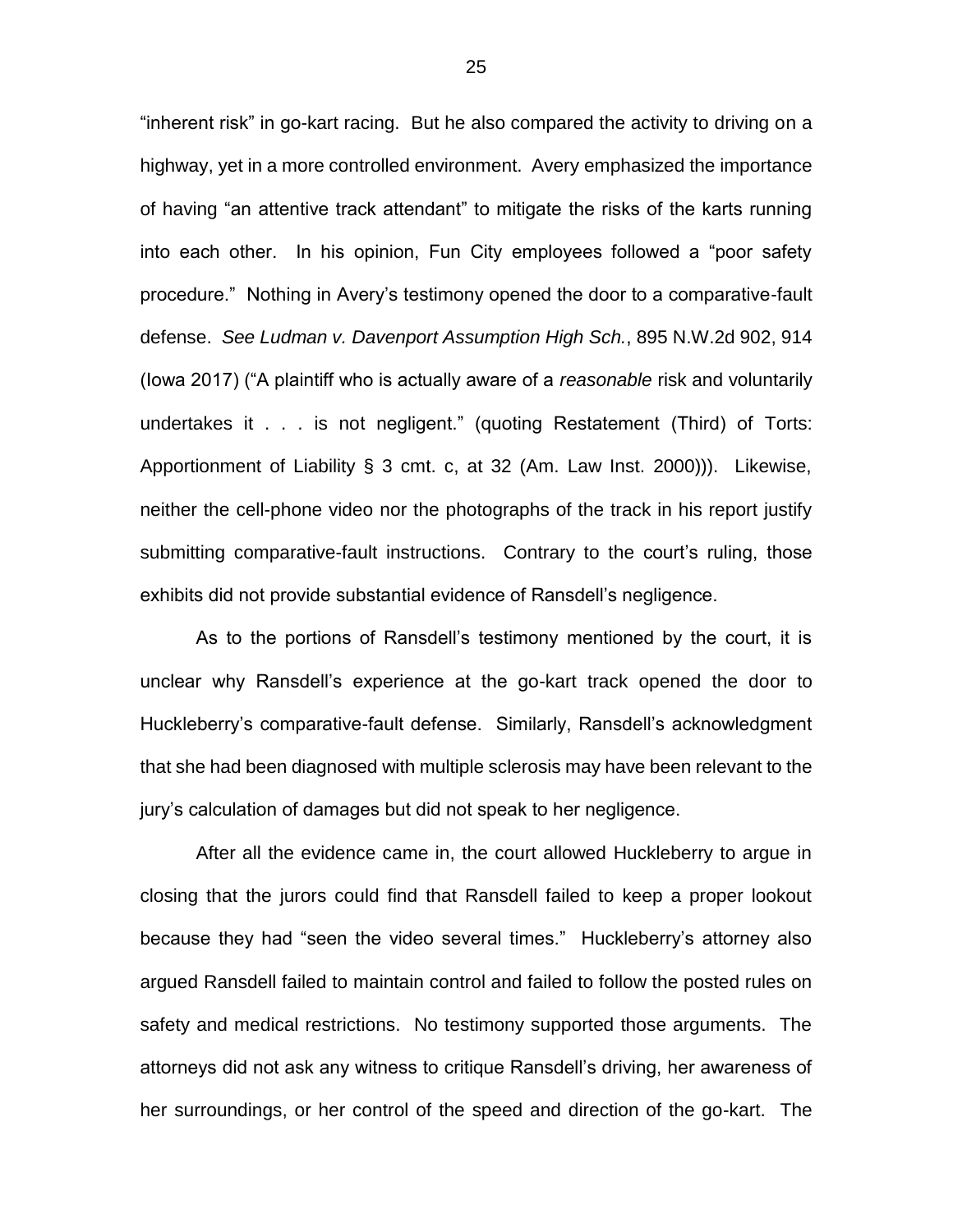court should have kept out those speculative arguments and declined to submit the comparative-fault jury instructions. *See Thompson v. City of Des Moines*, 564 N.W.2d 839, 846 (Iowa 1997) (holding trial court must refuse to instruct on issue lacking substantial support in the record or which rests on speculation).

Because the district court misused the doctrine of "curative admissibility" and substantial evidence did not support submitting the comparative-fault instructions to the jury, errors of law occurred in the proceedings. And those errors materially affected Ransdell's substantial rights. *See* Iowa R. Civ. P. 1.1004. Ransdell credibly maintains that had she known the court would instruct the jury on comparative fault, she would have tried her case differently. For instance, she would have testified about the care she exercised in driving and about her understanding of the warnings signs. In hindsight, she also would have reconstructed the crash and called the other drivers as witnesses. She would have offered more evidence on go-kart crashes and the relevance of Huckleberry's responsibility to prevent crashes in relation to her actions. Plus, she would have employed a warning and signage expert, explored industry standards for warnings, and offered medical testimony to address the signs.

Ransdell naturally relied on the court's pretrial ruling excluding evidence of comparative fault and suffered prejudice from the erroneous eleventh-hour reversal of that ruling. Although unsupported by the evidence, the court allowed Huckleberry to argue comparative fault in closing and instructed on the affirmative defense. Accepting Huckleberry's comparative-fault argument, the jury found Ransdell fifty-one percent at fault for her injuries, barring any recovery. The errors